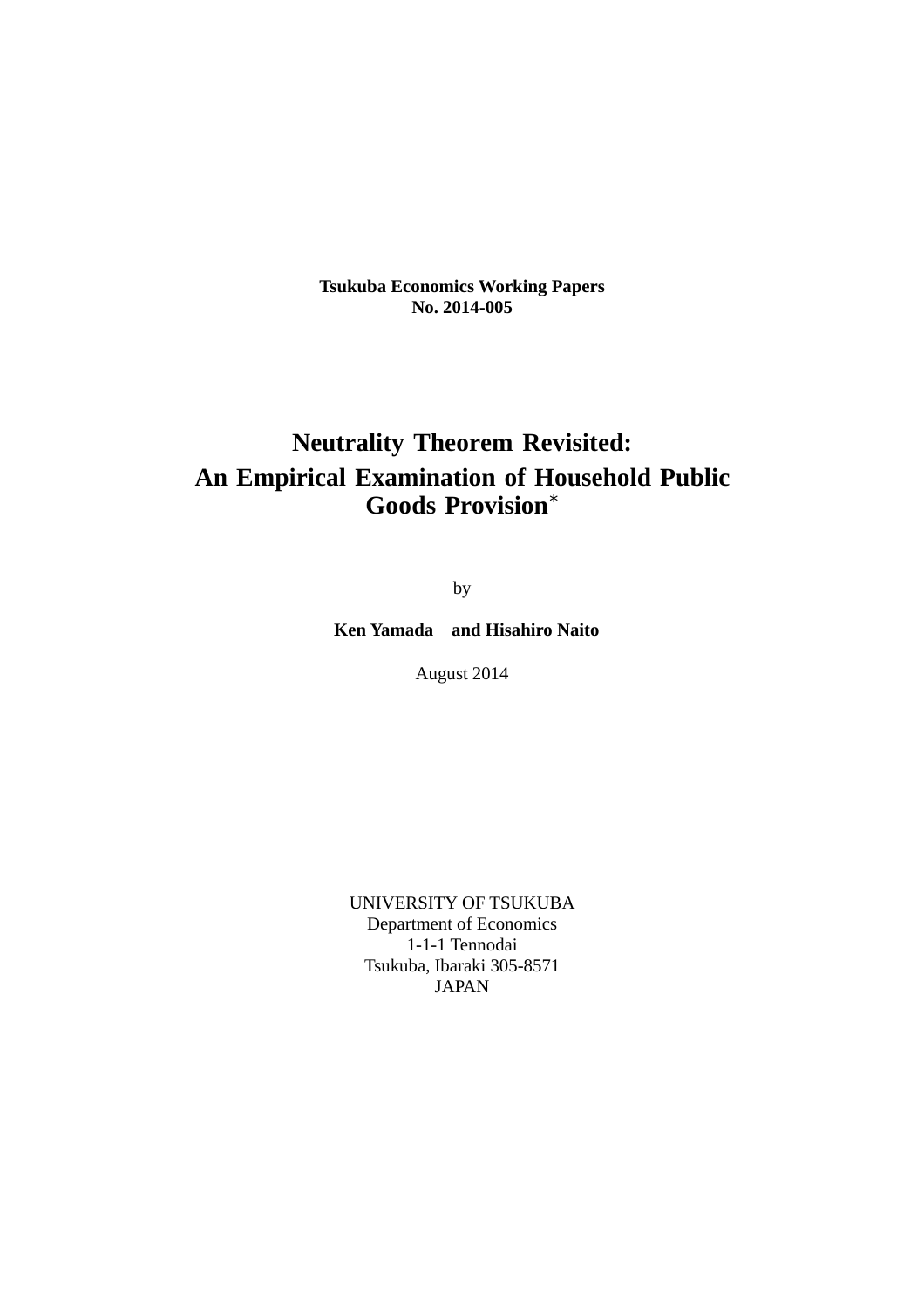# Neutrality Theorem Revisited: An Empirical Examination of Household Public Goods Provision

Ken Yamada<sup>\*</sup> and Hisahiro Naito<sup>†‡§</sup>

Current version July 2014

#### Abstract

Households have many economic roles in society. One of such roles is to share household-level public goods that are jointly consumed by members of the household. Several theoretical models have been proposed in the literature: the unitary model, the non-cooperative game theoretical model and the bargaining model. Using both the information on Japanese Tax reforms conducted in the 1990s as natural experiments and Japanese panel data that has information on household expenditures in detail, we examine the relevance of the unitary model and the non-cooperative game theoretical model. We find that the neutrality result regarding income redistribution does not hold, which shows the failure of the unitary model. We also find evidences that the non-cooperative game model does not hold either.

Keywords: public goods, household behavior, income distribution

<sup>∗</sup>School of Economics of Singapore Management University,90 Stanford Road, Singapore 178903 †Corresponding author

<sup>‡</sup>University of Tsukuba, Graduate School of Humanities and Social Sciences, , Phone:81-29- 853-7431; fax: 81-29-853-7440; address: Tennodai 1-1-1, Tsukuba City, Ibaraki, Japan 305-8573; Email:naito@dpipe.tsukuba.ac.jp

<sup>§</sup>We are very grateful to the Institute for Research on Household Economics for giving us the permission to use the Japanese Panel Survey of Consumers, data which has been collected by the Institute. We are also thankful to the participants of the workshops held at the Institute for Research on Household Economics, the TCER Macro Conference, the University of Tsukuba and Hitotsubashi University for their helpful comments. Hisahiro Naito appreciates the financial grant from the Ministry of Education,Science, Sports and Culture, and the faculty research fund.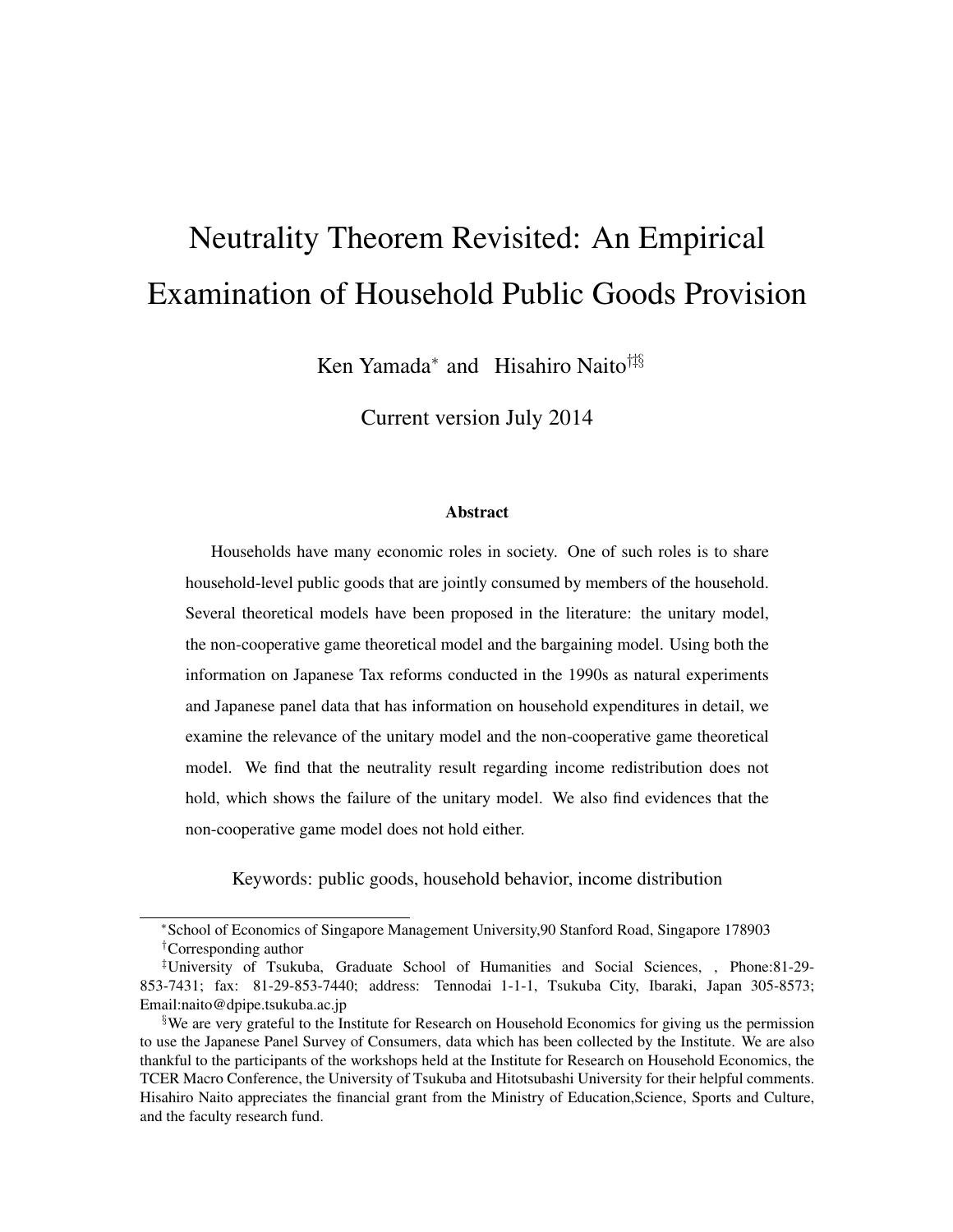## 1 Introduction

When a couple begins to form a family, the family will start to have many functions in society and one of such functions is to share household public goods. Such household public goods include basic housing service, children's welfare and sharing household level chores. For example, Becker (1981) pointed out that children have characteristics of classical public goods within a family: both husband and wife obtain utility from their children's happiness and it is difficult to exclude the husband's (wife's) enjoyment of their children's happiness when the wife (husband) is enjoying it too. In such a situation, the question of how the expenditures on such household public goods are determined is important for several reasons. First, government policies are often targeted to household public goods such as housing services, children's health, nutrition and human capital accumulation. For example, when the government increases a tax credit or income deduction for a family having children to improve the welfare of children, one might wonder whether the government should give tax preference to the husband, wife or both. Secondly, in order to design the basic principle of both the tax and the public expenditure system, information on how the household resource allocation is determined is necessary. When many countries' tax and public expenditure systems are compared, one would immediately notice that the basic unit of those systems is different for different countries: some countries use individual income as the basic unit and other countries use household income (the sum of the incomes of the husband and the wife) as the basic unit. One might ask which system is more efficient and how the difference between those two systems, household income base or individual income base, affects economic behavior such as labor supply, retirement, savings and the provision of household public goods. Also, recently in Japan, the appropriate size of the non-working spouse's benefits such as the pension benefit and the tax allowance for a spouse are becoming important policy issues. Although the Japanese tax and the public pension system are based on individual income, there are some exceptions. For example, in the Japanese public pension system, the spouse whose annual earning is less than 1.3 million yen (approximately 13 thousands US dollars) can receive the basic pension benefit without paying the pension premium at all. Some critics argue that such a system is unfair and inefficient. To answer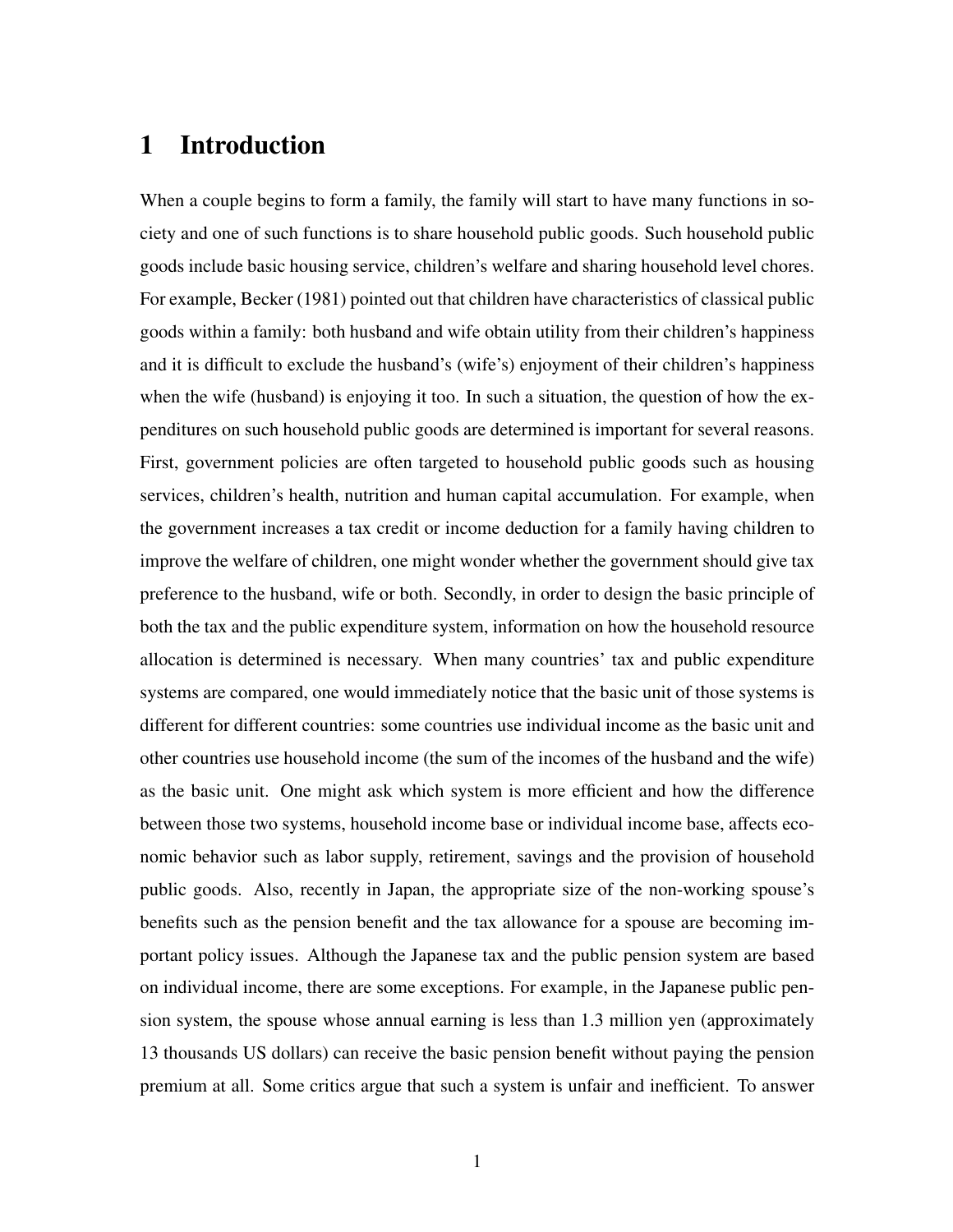those questions, information regarding whether a household behaves as if it is a single unit or whether each member of the household behaves individually is necessary.

There are three major hypotheses that could explain the resource allocation within a household including household public goods. The first hypothesis is that a family will behave as if it is a single agent. In this case, it is straightforward to show that the amount of household public goods is Pareto-efficient within the household and that income distribution between husband and wife does not affect the allocation of public goods and private goods once they are conditioned by the household income.

The second hypothesis is that the amount of public goods provided in the family is determined as the equilibrium of the non-cooperative game (the Nash equilibrium). In this case, each member of the household determines his/her contribution to household public goods given the contribution of the other members of the household to public goods and the total amount of public goods is determined as the Nash equilibrium of this non-cooperative game. As Samuelson (1954) demonstrated, it is well-known that in this non-cooperative game, the total amount of public goods provided within a household is smaller than the efficient level because of the free-rider problem. In addition, in this non-cooperative game, Warr (1982) and Bergstrom, Blume and Varian (1986) prove that when the government redistributes income among public goods contributors, the total amount of public goods provided is not affected by this government income redistribution. Bergstrom, Blume and Varian (1986) also show that when the government redistributes income from a public goods contributor to a non-contributor of the public goods, the level of public goods is not neutral regarding this government redistribution. Thus, whether the exogenous income redistribution affects the resource allocation or not depends on the initial condition. However, applying a simple non-cooperative game theoretical model to the data has a problem; a simple non-cooperative game theoretical model implies that the consumption of the nonworking spouse is zero in single earner couples. To fix this obvious inconsistency of the theoretical prediction of the simple non-cooperative game model with the empirical fact, we introduce a small altruism in the non-cooperative game theoretical model. As we show in the next section, a non-cooperative game theoretical model with a small altruism have rich implications for the effect of income restitution on the household resource allocation.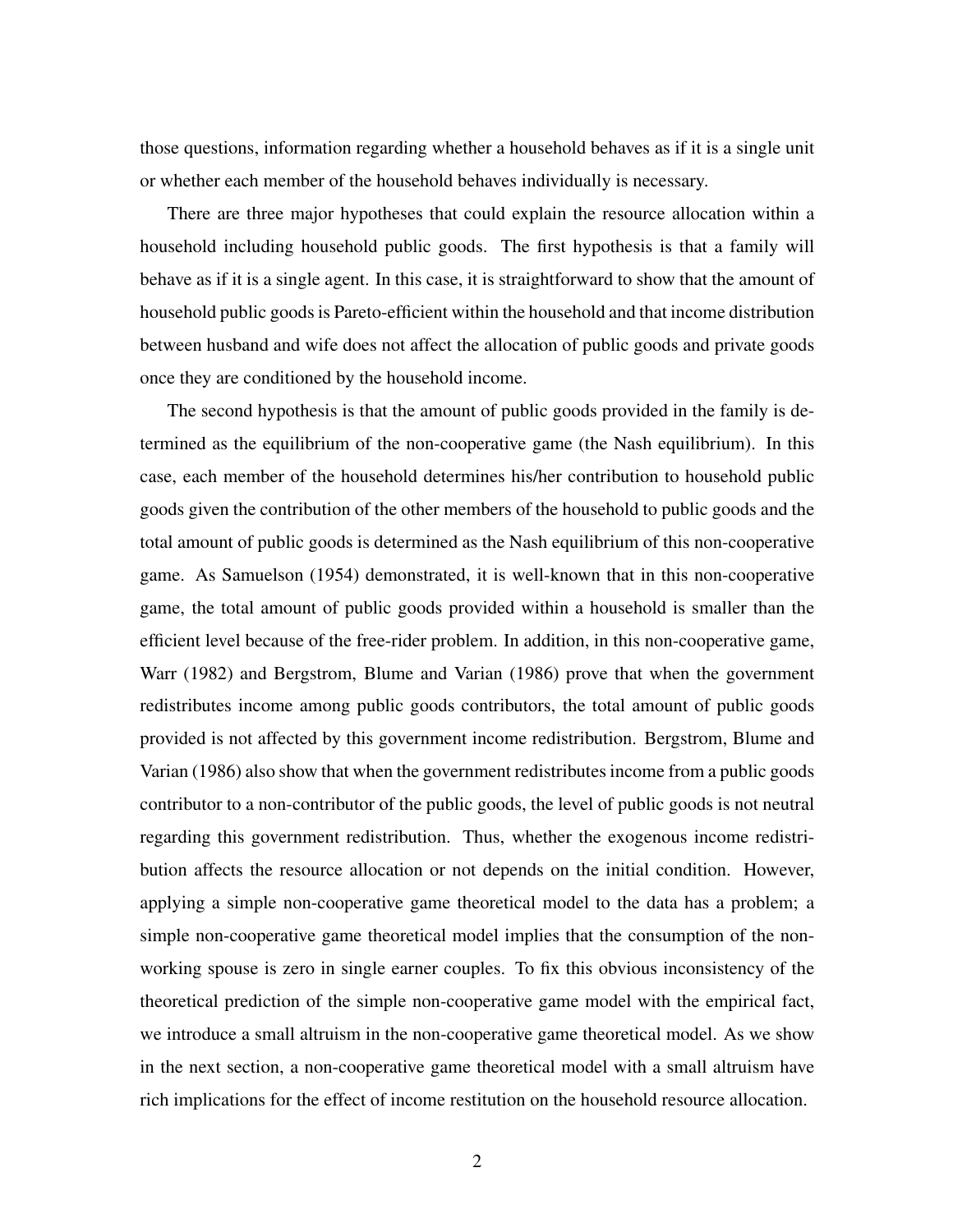The third hypothesis is that the household allocation is chosen among Pareto-efficient allocations, but the allocation among Pareto-efficient allocations is determined as the equilibrium of the bargaining game between the wife and the husband with appropriate threat points. In this case, the neutrality of the allocation with respect to income distribution depends on the threat point in the bargaining model. If the threat points are the non- cooperative Nash equilibrium, the neutral and non-neutral results of the non-cooperative game theoretical model hold in the bargaining model. On the other hand, if the threats points are different from the non-cooperative Nash equilibrium allocation, the neutrality of private goods would not hold. The amount of public goods provision can be neutral with respect to income distribution between wife and husband for another reason. Bergstrom and Cornes (1981) and Bergstrom (1983) find that when the preference of each member has the Gorman form, the Pareto-efficient level of public goods is independent of income distribution. As Cox (1987) correctly points out, the bargaining model becomes the standard exchange model when the bargaining power of the service provider becomes equal to zero.

Finding the relevant model among those three hypotheses is important since those three hypotheses have different implications for public policy. For example, if the unitary model is true, the income tax system should be based on household income, not individual income from the point of equity. In addition, since the level of public goods supplied within the household is Pareto-efficient, no government intervention is needed to increase the level household public goods. In the case of the non-cooperative game theoretical model it is not clear whether the fundamental unit of tax and public expenditure system should be based on family income. Also, since the level of public goods is under-supplied, some government intervention can improve efficiency. Furthermore, the non-cooperative game theoretical model suggests that different generations can be linked through public goods such as the utility of grand children.

In this paper, we use the Japanese panel data (the Japanese Panel of Survey of Consumers) and information on Japanese tax reforms conducted during the 1990s to examine the unitary model and non-cooperative bargaining model. Although the unitary model and the non-cooperative Nash equilibrium model make similar predictions, there are some differences. In the non-cooperative Nash equilibrium model, if the redistribution occurs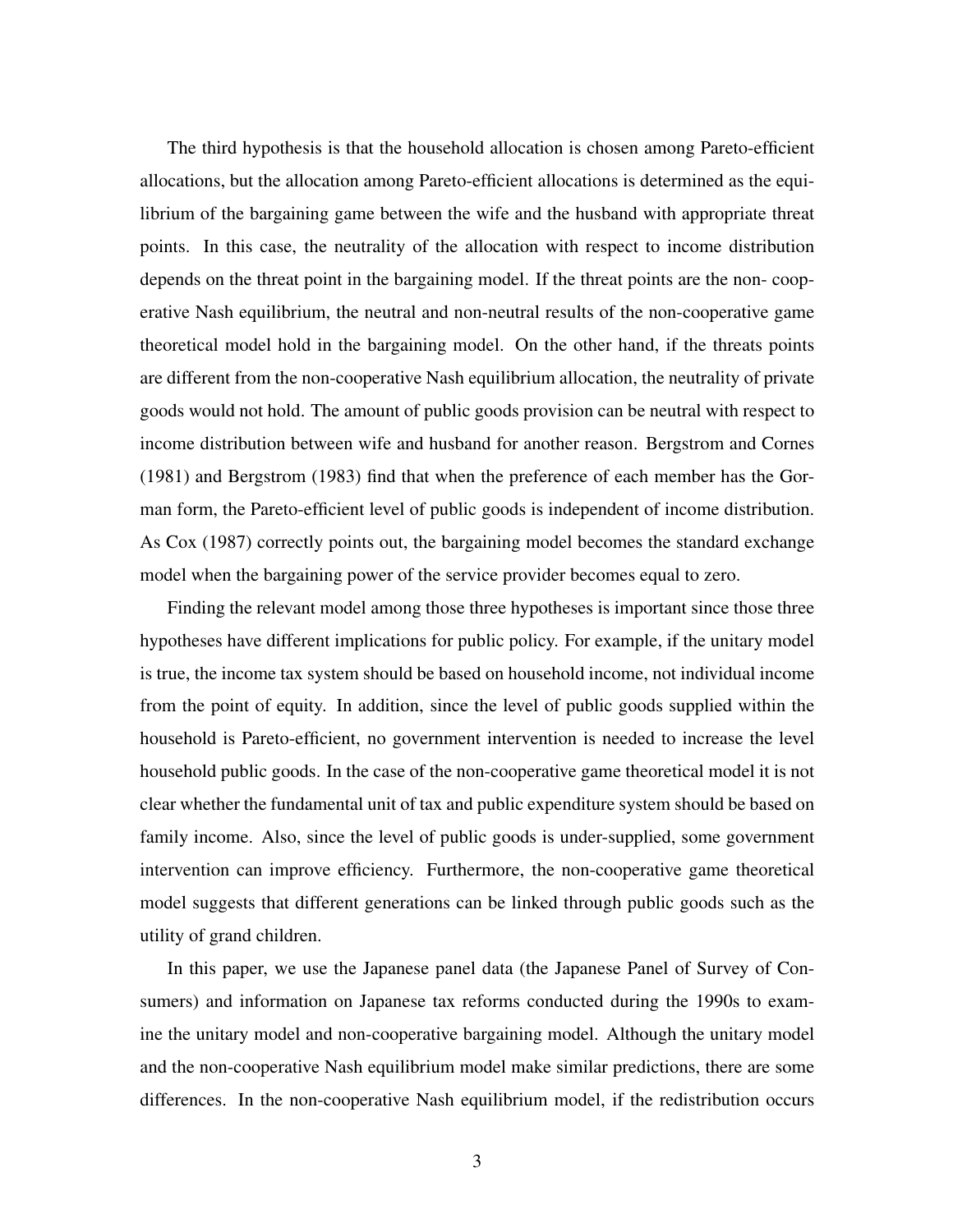between contributors and non-contributors, the neutrality result does not hold. Thus, it is possible that empirical findings of the non-neutrality of the household resource allocation mainly occur through the redistribution between the contributors and the non-contributors.

The data we use in this paper is the Japanese Panel of Survey of Consumers (JPSC) from 1993 to 1999. The JPSC has several advantages compared to the data used in the previous research for testing the household resource allocations. First, the JPSC asks not only about the expenditures on each family member (private goods) but about the common expenditures used for all family members and the expenditures for children (household public goods). Second, the JPSC asks about the amount of savings for different purposes, i.e., for the husband for the wife, for the children and for common expenditures. Thus we can observe how the household income is used not only for current expenditure but also for savings for different members of the household and public goods. Moreover, the JPSC asks about a detailed use of time by the husband and the wife. For example, the JPSC asks how much time the wife and the husband use for work, housework, their own sleeping hours, and their leisure. Third, the years that the JPSC covers are also useful for identifying different hypotheses in this paper. During the 1990s, the Japanese government conducted several reforms of the income tax system. Those reforms changed the income distribution between the husband and the wife since the income tax liability in the Japanese tax system is calculated based on individual income rather than family income. Therefore, the Japanese tax reforms provide us ideal exogenous changes of income distribution between the husband and the wife.

## 2 Literature Review

Warr (1982) is the first paper that claims that voluntary provision of public goods is independent of income distribution. Bergstrom, Blume and Varian (1986) analyze this issue fully and examine under what conditions this theorem is valid. More specifically, they show that the neutrality holds as long as income redistribution is conducted among the contributors to public goods. In addition, they show that if the income redistribution is conducted from the contributors to the non-contributors to the public goods, the total level of public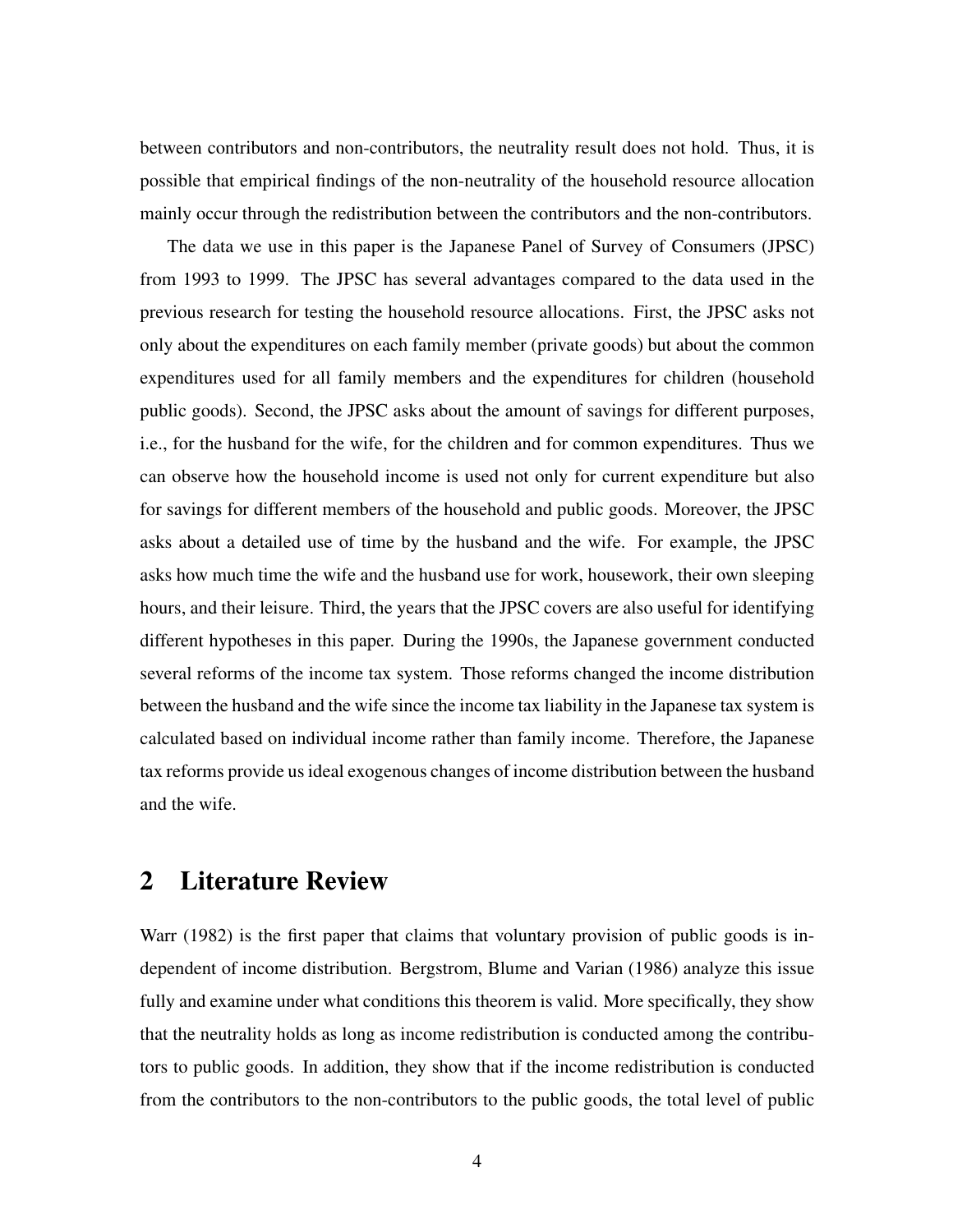goods will decrease. For the empirical analysis of the voluntary provision of public and the income distribution. Brunner (1997) and Murdoch and Sandler (1997) are the first papers to analyze this issue. Brunner analyzes the contribution on national level public goods and Murdoch and Sandler examine the voluntary provision of international public goods. To the best of our knowledge, there is no paper that attempts to apply the non-cooperative model to empirically examine the household public goods allocation.

There are many papers that study the relationship between income distribution and household public goods provision. Among them are Thomas (1990), Hadda and Hoddinot (1995), Schultz (1990). Thomas (1990) finds that in Brazilian families, unearned income of the mother has a stronger positive effect on child welfare Hadda and Hoddinot (1995) find that in Cote d'Ivoire children's height for their age is positively related with the share of family wealth controlled by mother. However, as Bergstrom (1995) points out in his well-organized survey on economics of family, it is still possible that the non-cooperative Nash equilibrium model applies. For example, in the studies by Thomas (1990), Hoddinot and Hadda (1995) and Schultz (1990), the non-neutrality of household public goods can be explained by the redistribution from non-contributors to contributor.

Some researchers also examine the bargaining model regarding household resource allocation. The earlier theoretical works are Manser and Brown (1980) and McElory and Horney (1981). Several authors estimate those bargaining models (Browning and Chiappori 1998; Browning Bourguignon Chiappori Lechene 1994).

As for the neutrality of the private goods, many studies already exist in the literature. Among them are Hayashi (1995), Altonji, Hayashi and Kotlikoff (1992), Browning, Bourguignon Chiappori and Valerie (1994), and Hoddinot and Haddad (1995). Hayashi (1995) and Altonji, Hayashi and Kotlikoff (1992) examine the neutrality within the extended families while Browning, Chiappori and Valerie (1994) and Hoddinot and Haddad (1995) examine the neutrality within a household. The results in those papers consistently showed that the non-neutrality of private goods within extended families or within a family. However, note that those results do not necessarily imply the non-neutrality of public goods for two reasons. First, it is possible that the non-neutrality results on private goods in the previous research were caused by income redistribution from the non-contributors to the contribu-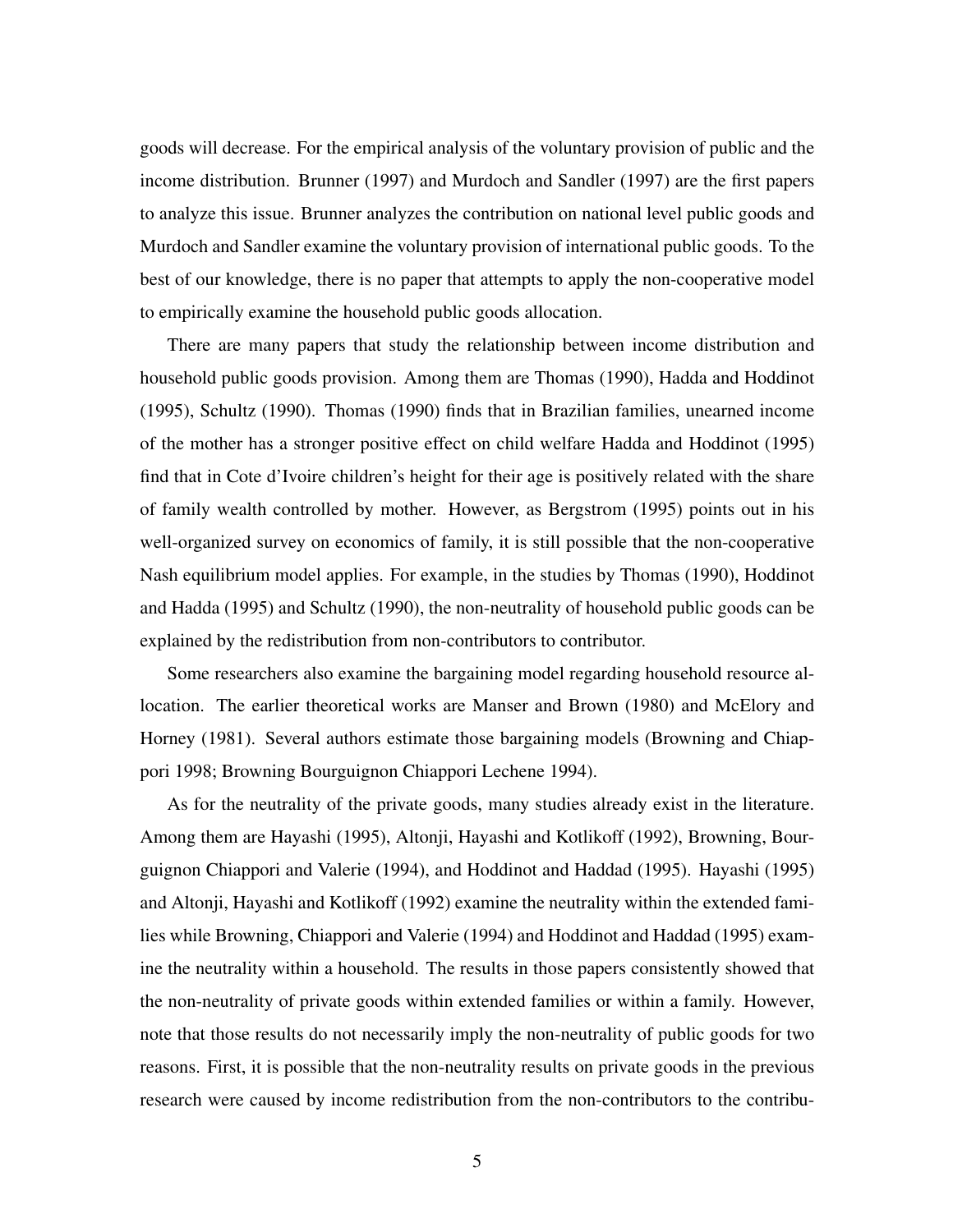tors of public goods the mechanism first demonstrated by Bergstrom, Blume and Varian (1986). Second, when the household resource allocation is determined as the cooperative bargaining model with the utility functions that have the Gorman form, the allocation of private goods is not neutral with respect to income redistribution while the provision of public goods is independent of income redistribution because the bargaining model assumes that the allocation of public goods is Pareto-efficient and because the Pareto-efficient level of public goods is independent of income distribution.

## 3 Data and Exogenous Variations

The data set that we use in this paper is the Japanese Panel Study of Consumers (JPSC). The Institute for Research on Household Economics has surveyed 1500 women aged twenty four to thirty four since 1993. These individuals are national representatives of this demographic group. The institute added 500 women aged twenty four to thirty four in 1997 to the original 1500 women to increase the sample size. Since then, the institute surveyed them annually. The women interviewed by the JPSC were asked on many dimensions of their economic and social lives. They are asked about labor market outcome, education, savings, housing, the relationship between their parents and husbands, and the household expenditures.

The JPSC is an appropriate data for testing the neutrality theorem because it surveys the composition of consumption expenditures and savings in September and husband's and wife's after tax incomes separately for the married. The JPSC also asks about the hours of housework and childcare of the husband and the wife in addition to labor supply. In the questionnaire, the consumption expenditures and savings are respectively divided into the following five categories: common expenditures (savings) for family expenditures (savings) for wife, expenditures (savings) for husband expenditures (savings) for children and expenditures (savings) for others. The availability of detailed information on consumption expenditures and savings for each family member and labor supply and the hours of housework and childcare has several advantages in testing the neutrality theorem. First, it is possible to analyze the provision of public goods because common expenditures and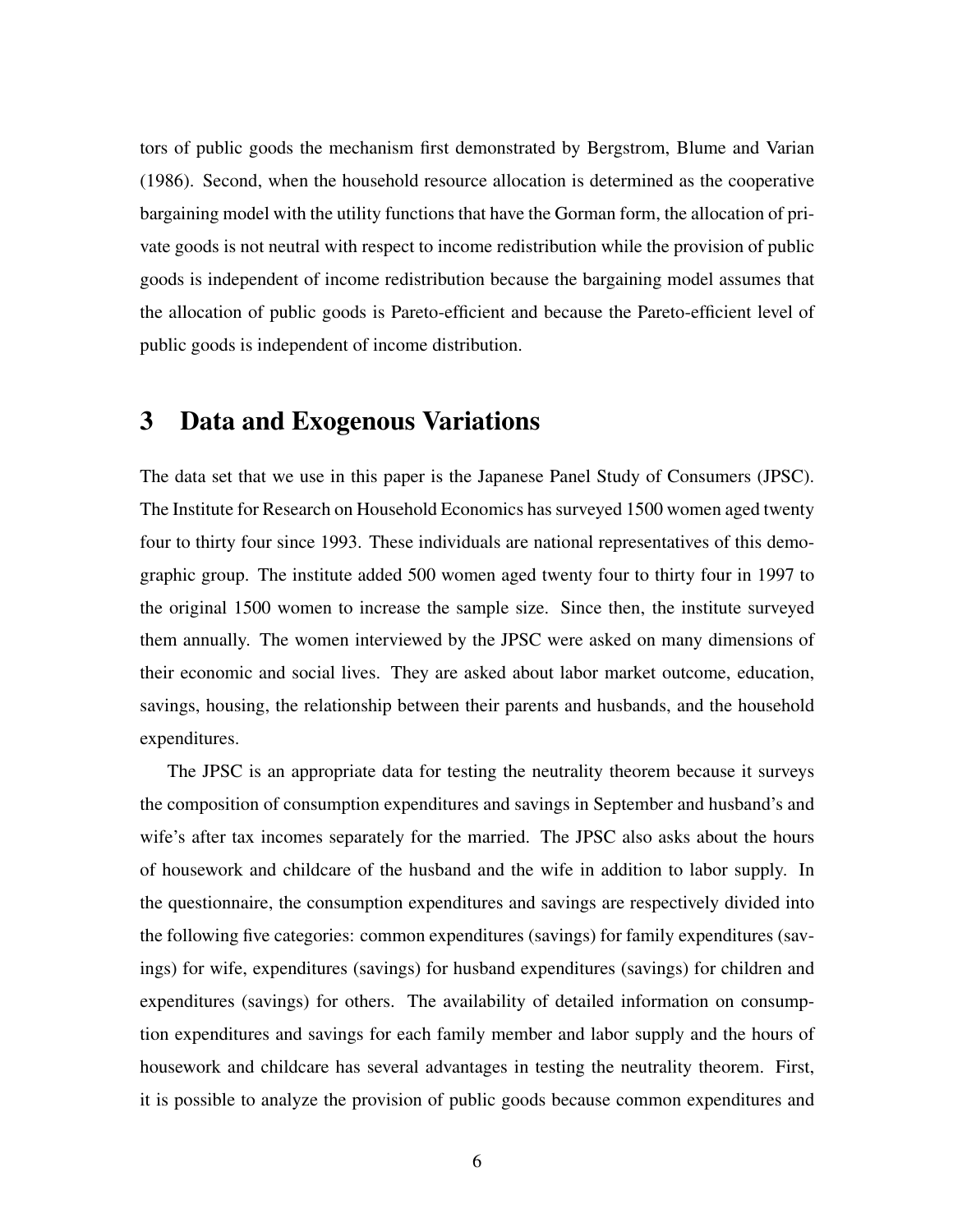savings for family and expenditures and savings for children are classified as the provisions of public goods and expenditures and savings for husband or wife are classified as the consumption of private goods. Second, it is possible to comprehensively examine the consumption of private goods because the exclusive goods are comprehensively included in the private goods and because savings and consumption for the husband (wife) can be included in private goods of the husband (wife). Third, the availability of the hours of housework and childcare enables us to examine the non-separability of the expenditure for children and family from the hours of housework and childcare. The share of the expenditure and savings for others are very small. Thus, we ignore this category for our analysis.

We use the JPSC from 1993 to 1999 and focus mainly on two samples. The first sample is 906 single-dual earner households with at least one child. The second sample is 376 dualearner households with at least one child. The 376 dual earner households sample is the subset of the 906 single-dual earner households sample. Those two samples are unbalanced panel data. We select those two samples based on the following selection rule; (i) they are married; (ii) they have at least one child; (iii) two earners are salaried workers for at least more than two years in the dual-earner sample and all earners (one or two) are salaried workers in the single and dual earner sample; (iv) they have necessary information for at least more than two years. We use the selection rule (ii) because the neutrality could be more likely to be reached in the couples with children because they share more public goods than the couple with no children, the sample used by Browning, Bourguignon, Chiappori, and Lechene (1994) and Browning and Chiappori (1998). In the case of dual-earner couples with at least one child, the neutrality through the voluntary provision of public goods as well as through income pooling can be reached. Moreover, Japanese couples share the family budget, and the wife typically manages it even in dual-earner households, as shown in Table 1.

The key exogenous variations that we utilize in this paper are the two major permanent income tax reforms conducted in 1995 and 1999 and the characteristics of the Japanese income tax system itself. In the Japanese income tax system, the fundamental units of income tax are not family income, but individual income. In addition, the sum of the level of basic allowance which is similar to the exemption in the US, and the allowance for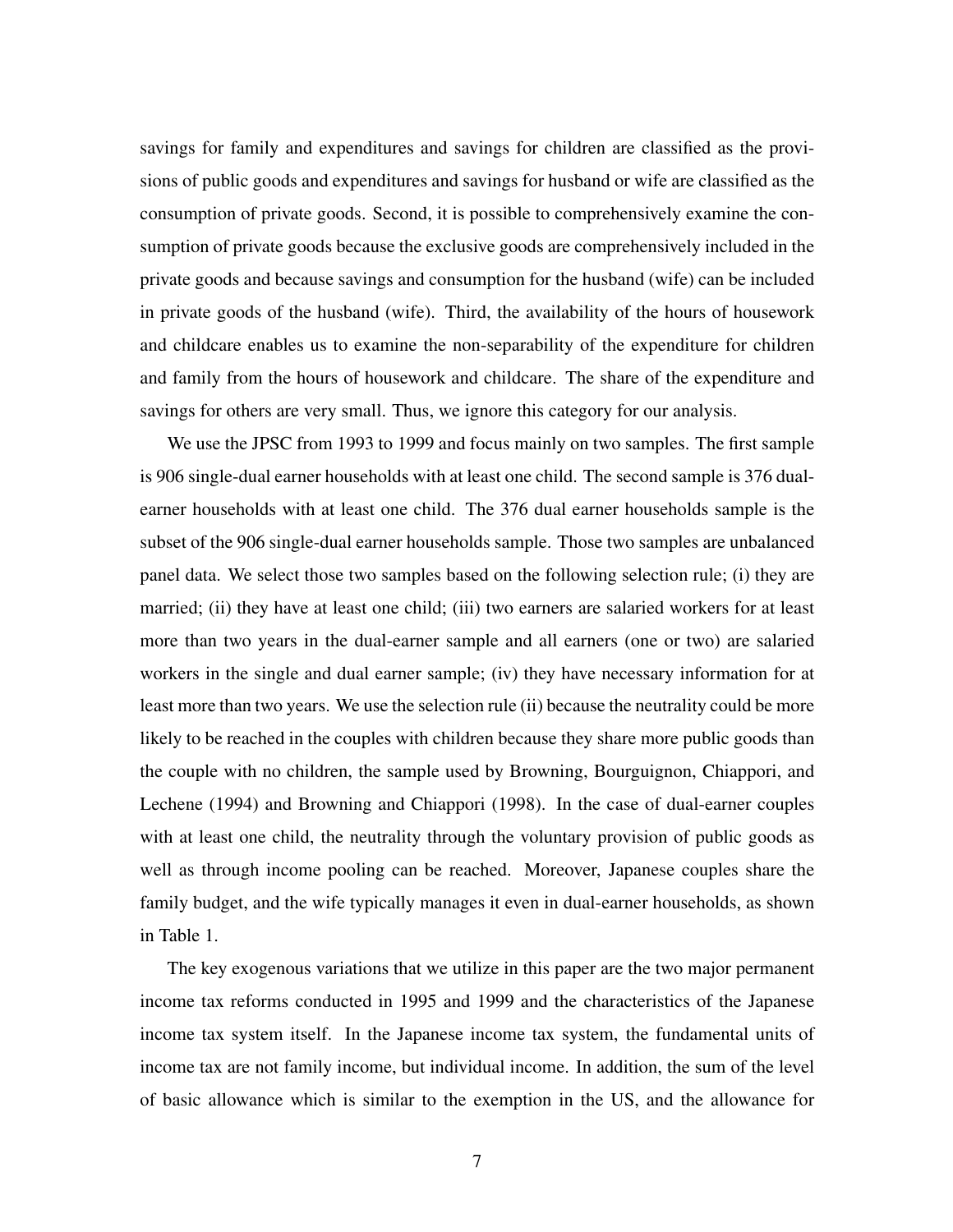salaried worker which is similar to the standard deduction in the US, is quite high in the Japanese income tax system (1 million yen in 1993). As a result, there are many individuals who do not have to pay the income tax. Even if they pay the amount of tax liability is quite small and those whose tax liability is small are often the secondary earners in the family because the basic unit of the Japanese income tax system is individual income, not family income. Moreover, when the spouse income is less than a certain level, the primary earner, not the spouse, can receive the spouse allowance and the special allowance for the spouse.

As for two tax reforms in Japan, in 1993 the tax brackets and the marginal rate of income tax were changed and various types of allowance, such as the basic allowance, the allowance for spouses, the allowance for salaried workers, the special allowance for spouses, and the allowance for dependents were expanded by thirty thousand yen respectively. In the 1999 tax reform, 20% of the tax payment was deducted regardless of the marginal tax rate and the top marginal rate was also reduced. Thus, when the Japanese government introduced two permanent tax reforms in the 1990s, many secondary earners who did not pay the income tax did not receive the benefit from those tax reforms. In addition, the expansion of the allowance for the spouse and the special allowance for the spouse benefited the primary earners, not the secondary earners, due to the nature of the Japanese income tax system. Since the initial income distribution between the husband and the wife are different, those two tax reforms in the 1990s changed income distribution between the husband and the wife differently for different households. We utilize two tax reforms on income distribution among different households as the key exogenous variations.

We calculate the amount of income tax based on permanent income, that is the weighted average of after tax income per month over time, in order to avoid the endogeniety of tax brackets. By applying the permanent income to the table for the monthly amount of withholding income tax, we calculate the amount of income tax.

## 4 Analysis

Consider a family that is composed of a husband, a wife and their child. In this family both the husband and the spouse have non-labor income and labor income. We denote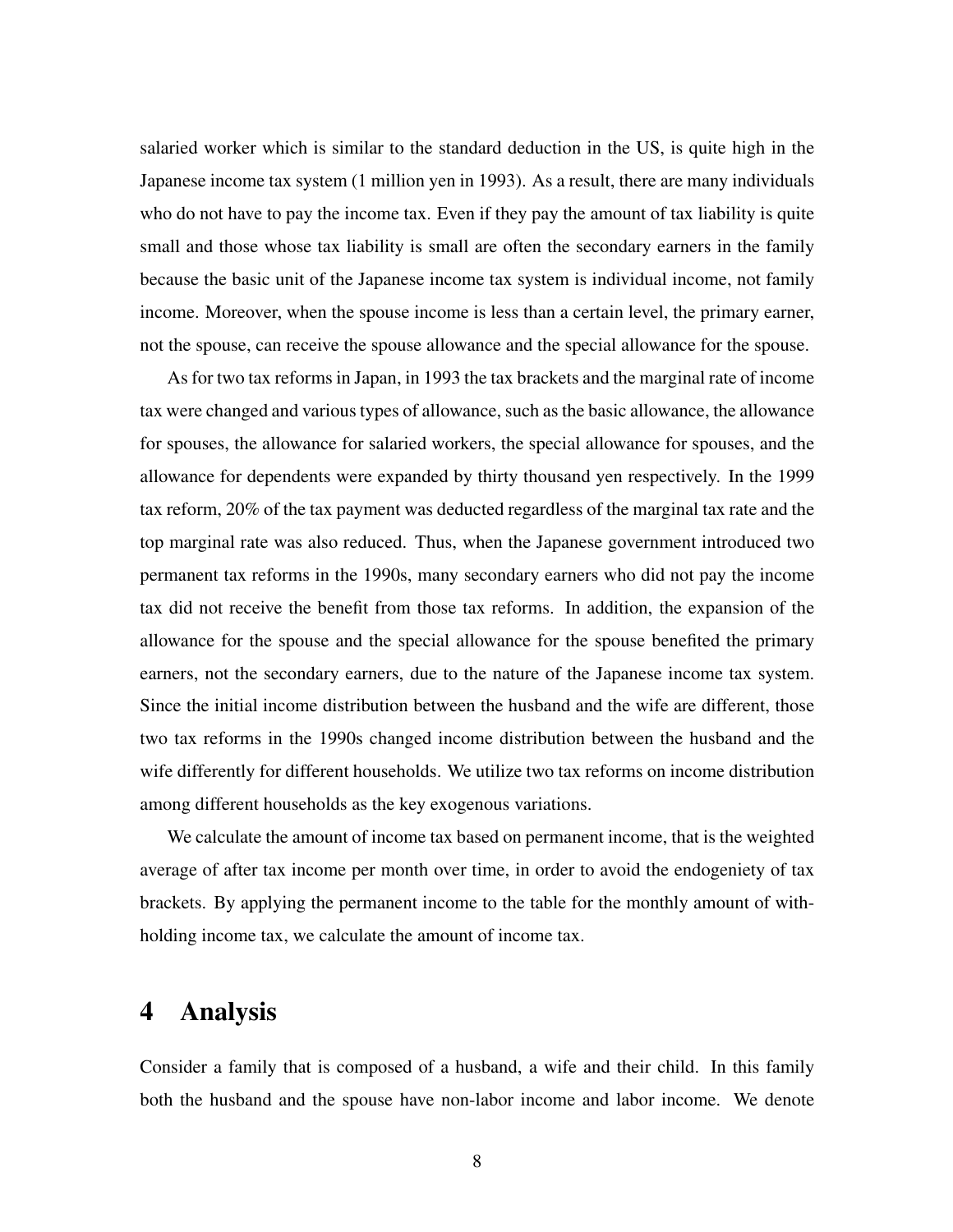husbands as  $h$ , wives as s and children as  $k$ . Let  $j$  be the index that shows a member of the household where  $j=h, s, k$ . Let  $Kj, Lj, l_{jk}$   $l_{jj}$ ,  $w_j$  be the non-labor income, time endowment, housework, leisure and the market wage rate of the husband and the wife. By definition, the labor supply of the member j is  $L_j-l_{jk}-l_{jj}$ . This family spends their income for the husband, the wife and the child. We assume that the husband's utility consists of the consumption of his own private goods and the utility from his wife and the utility of his child as follows:

$$
u^h(c_h) + f^h(l_{hh}) + \alpha^{hk} u^k(c_{ks}, l_{hk}, l_{sk})
$$

We assume that the wife's utility function is represented as follows:

$$
u^{s}(c_s) + f^{s}(l_{ss}) + \alpha^{sk} u^{k}(c_k, l_{hk}, l_{sk})
$$

and is the utility function of their child;  $f^j(l_{jj})$  is the utility from active leisure of member j. For the utility of child, we assume that the husband and the wife's time are imperfect substitutes. In the unitary model, the household maximizes the weighted sum of the utility of two persons subject to the household budget constraint. Let  $\Psi_j$  be the weight on the member  $j$  within the household. Then, the household solves the following maximization problem:

$$
\sum_{j=h,s} \Psi_j \left\{ u^j(c_j) + f^j(l_{jj}) + \alpha^{jk} u^k(c_k, l_{hk}, l_{sk}) \right\}
$$
\ns.t. 
$$
\sum_{j=h,s} c_j + c_k = \sum_{j=h,s} \left\{ K_j + w_j(L_j - l_{jj} - l_{jk}) \right\}
$$
\n(1)

The above optimization program has several implications. First, it shows that the lump-sum income transfer between the husband and the wife does not affect the allocation. Second, it shows that the optimal allocation can be solved in two steps. In the first stage, the household maximizes the objective function given  $l_{jj}$  and  $l_{jk}$  and obtains the conditional indirect utility function  $\Gamma(l_{hh}, l_{hk}, l_{ss}, l_{sk})$ . In the second stage, the household chooses  $l_{jj}$  and  $l_{jk}$  to maximize  $\Gamma(l_{hh}, l_{hk}, l_{ss}, l_{sk})$ . This implies that at the first stage, the conditional demand of  $c_h$ ,  $c_s$  and  $c_k$  are functions of  $l_{jj}$ ,  $l_{jk}$  and the total income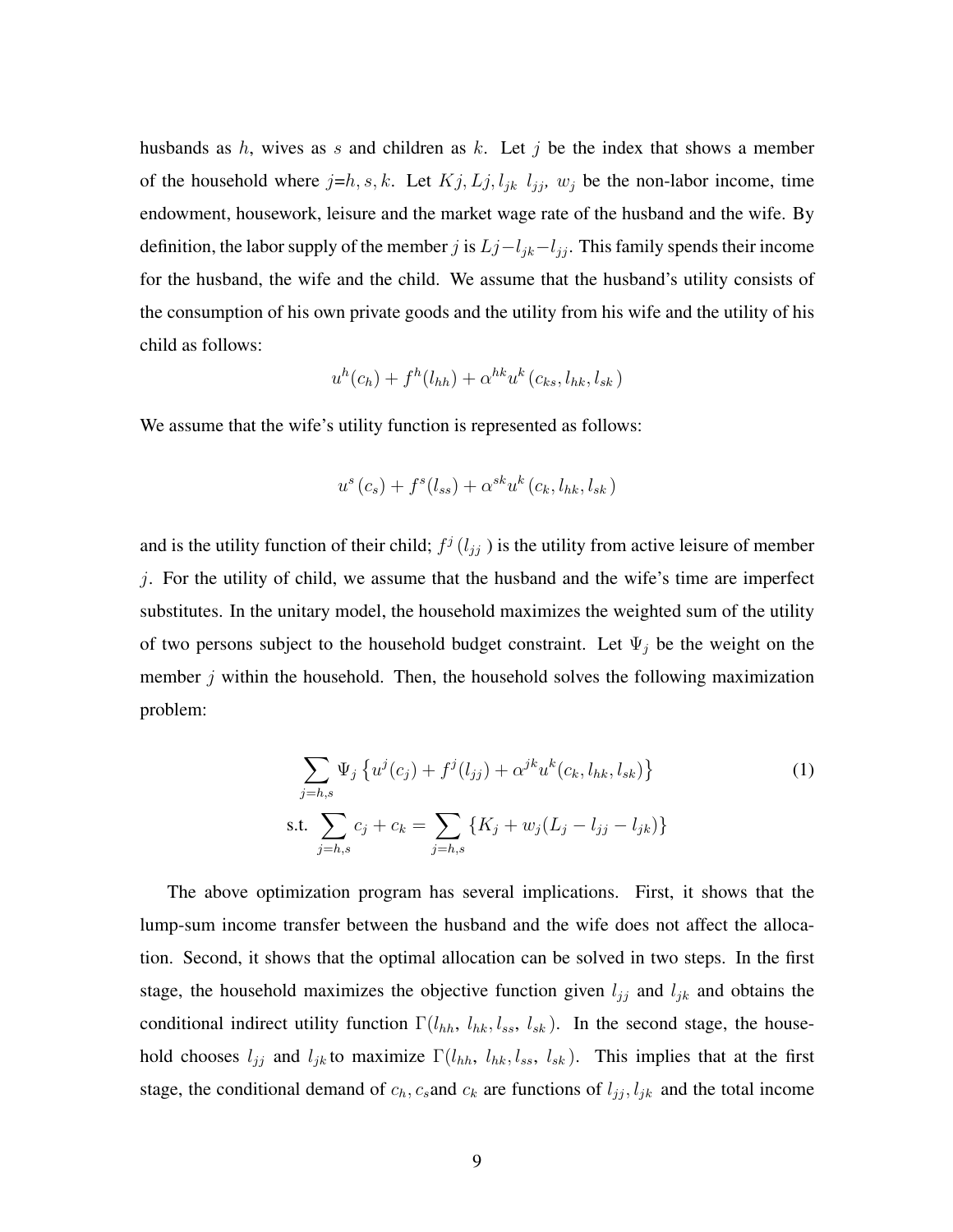$\sum_{j=h,s} \{K_j + w_j (L_j - l_{jj} - l_{jk})\}$ . Thus, as long as  $l_{jk}$  and  $l_{kk}$  are being fixed,  $c_j$  and  $c_k$ are independent from the income distribution between the husband and the wife. This is the empirical strategy that many previous studies have employed to test the unitary model.<sup>1</sup>

#### 4.1 Non-cooperative game theoretical model

In the non-cooperative game theoretical model (hereafter we simply call the non-cooperative model to save the space), the husband chooses his private consumption, his contribution to household public goods the cash-transfer to the wife, housework and labor supply given the wife's private consumption, her contribution to household public goods and her housework. Similarly the wife determines her private goods consumption, contribution to public goods, housework and labor supply given the husband's contribution to household public goods, the cash transfer from the husband and the housework by the husband. In this model, we assume that husband is the primary earner and the wife is the secondary earner. The husband (primary earner) has some altruism to the wife (the secondary earner). We need this assumption; otherwise the consumption of the spouse in the single earner couple becomes zero, which is inconsistent with the empirical fact that the consumption of the spouse in the single earner couple is not zero. Let  $g_h$ ,  $g_s$  and m be the contribution of the household public goods by the husband and the wife and the cash transfer from the husband to wife respectively. Let  $\tau$  be the lump tax imposed on the husband by the government and  $-\tau$  is the lump sum subsidy to the wife.

The Nash equilibrium of this non-cooperative game  $\{c_j^*, g_j^*, m^*, l_{jj}^*, l_{jk}^*, j = h, s\}$  is

<sup>&</sup>lt;sup>1</sup>In fact, in the above formulation, we assume that the time for active leisure, $l_{jj}$ , is additively separable. In this case, we can drop the  $l_{jj}$  from the conditional demand function.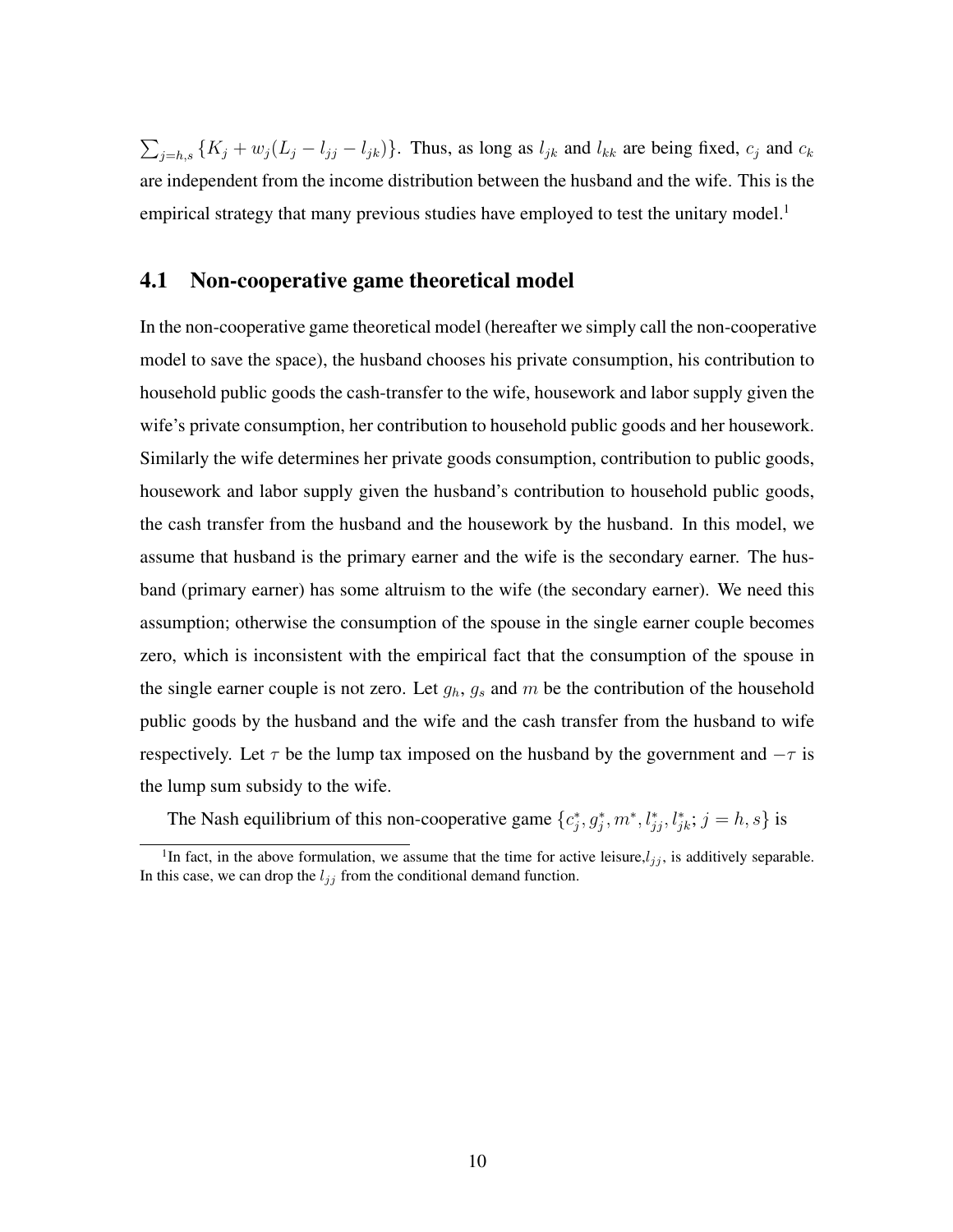determined as the solution of the following fixed point problem:

$$
(c_h^*, g_h^*, m^*, l_{hh}^*, l_{hk}^*) = \arg \max_{\{c^h, l^{hh}, l^{hk}, g^h, m\}} u^h(c_h) + f^h(l_{hh}) + \alpha^{hk} u^k(g_h + g_s^*, l_{hk}, l_{sk}^*)
$$
  
+  $\alpha^{hs} \{u^s(c_s) + f^s(l_{ss})\}$   
12)  
14 $\alpha^{hs} \{u^s(c_s) + f^s(l_{ss})\}$   
15.1.  $c^h + g^h + m = K_h + w^h \{L_h - l_{hh} - l_{hk}\} - \tau$   
where  $m \ge 0$  and  $g^h \ge 0$   
 $(c_s^*, g_s^*, l_{ss}^*, l_{sk}^*) = \arg \max_{\{c_s, l_{ss}^*, l_{ss}^*, g^s\}} u^s(c_s) + f^s(l_{ss}) + \alpha^{sk} u^k(g_h^* + g_s, l_{hk}^*, l_{sk})$   
15.1.  $c^s + g^s = K_h + m + w^s \{L_s - l_{ss} - l_{sk}\} + \tau$   
where  $g^s \ge 0$ 

Now, we can conduct comparative static analysis regarding  $\tau$ . It is useful to consider two cases where the first case is  $m^* > 0$  and the second case is  $m^* = 0$ . First consider the Nash equilibrium with  $m^* > 0$ . Assume that the government redistributes income exogenously between the husband and the wife and the government keeps  $(l_{jj}^*, l_{jk}^*)$  fixed. In the first case, since the husband is making a transfer to the wife, it is obvious that such exogenous income redistribution does not affect the equilibrium value. On the other hand, in the second case, the comparative static analysis shows the following results:

$$
\frac{\partial (g_h^* + g_s^*)}{\partial \tau} = 0, \frac{\partial g_h^*}{\partial \tau} = -1, \frac{\partial g_s^*}{\partial \tau} = 1, \frac{\partial c_h^*}{\partial \tau} = 0 \text{ and } \frac{\partial c_s^*}{\partial \tau} = 0
$$
  
as long as  $g_h^* > 0$  and  $g_s^* > 0$  for a fixed level of  $\{l_{jj}^*, l_{jk}^*, j = h, s\}$ 

In other words, the exogenous income redistribution does not affect either the level of public goods nor the private goods. When the income of the husband increases by one dollar and the income of the wife decreases by one dollar, the husband increases his contribution to public goods by one dollar and the wife decreases her contribution to one dollar. Thus, the exogenous income redistribution is completely offset by the changes of voluntary contribution to public goods by the husband and the wife.

Now what will happen if the government keeps redistributing income from the wife to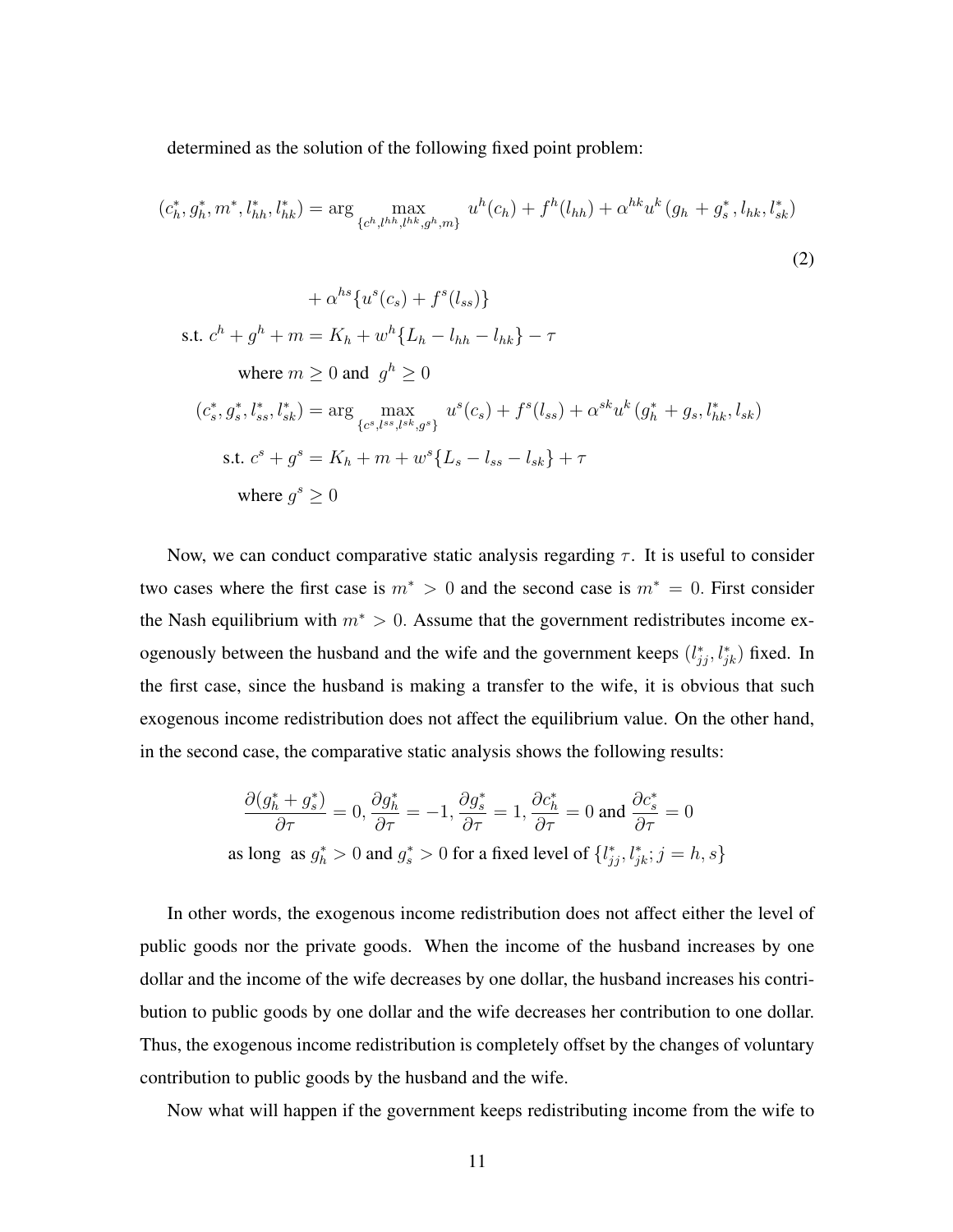the husband? The above argument shows that as long as the contribution of the wife is strictly positive, the husband increases his contribution and the wife decrease her contribution by the exact amount of the exogenous income redistribution and the neutrality of public goods and the private goods keeps holding. However as the government keeps redistributing income, the contribution of the wife to public goods becomes smaller and smaller and at some point it reaches zero. From that point, the neutrality does not hold any more. But as the government keeps redistributing further, the amount of public goods would start to increase. This is because the husband becomes the sole contributor to public goods and because the husband's income increases as the government keeps redistribution. Since public goods is usually normal goods, the level of public goods will increase. On the other hand, the wife spends her income only for her private consumption and her private consumption keeps decreasing as the government keeps redistributing income from the wife to the husband. This process will continue as long as the marginal utility of the husband's consumption is greater than the discounted marginal utility of the wife's consumption. When the marginal utility of the husband's consumption becomes smaller than the wife's marginal utility of the consumption, the husband starts to makes a transfer. From this point, further income redistribution does not affect the equilibrium allocation since the transfer from the husband to the wife offset the redistribution from the wife to the husband.

Figure 1(a) shows the case 1 and Figure 1(b) shows the case 2. G indicates the level of public goods and  $\theta$  indicates the share of the husband's income. In the Figure 1(a), voluntary transfer occurs even when both husband and wife contribute to public goods In this case, income redistribution does not affect the level of public goods provided in this household.

In Figure 1(b), initially only the wife provides public goods (between A and B). As the income share of the wife decreases, the level of public goods will decrease. As the income redistribution from the wife to the husband continues, both the husband and the wife start to contribute public goods (point B). While both the husband and the wife contribute public goods income redistribution does not affect the level of public goods. As the government keeps redistributing from the wife to the husband, the wife's contribution becomes smaller and the husband's contribution becomes larger. At some point, the wife's contribution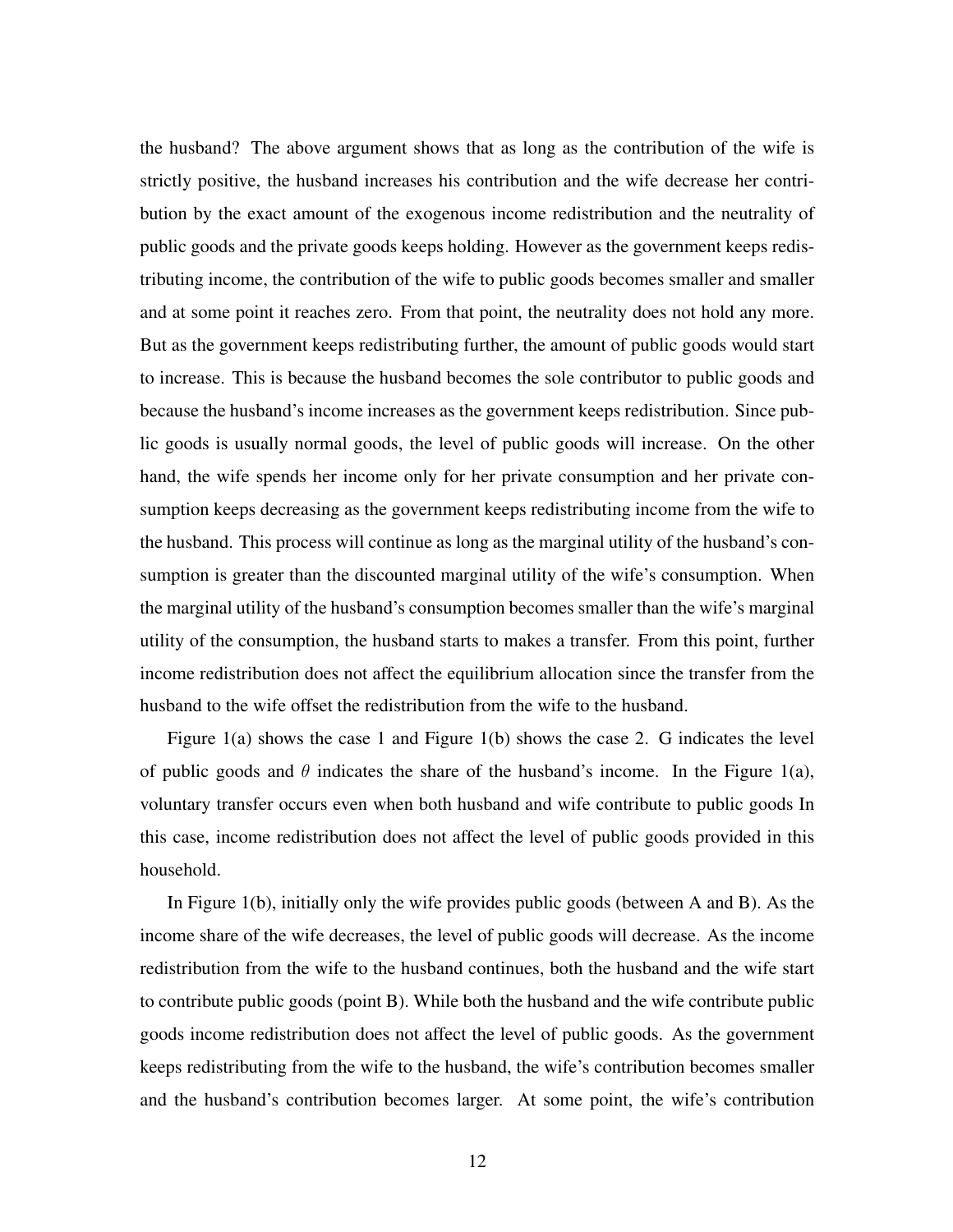reaches zero (point C). Further redistribution from the wife to the husband increases the level of public goods in this household. At point D, the marginal utility of the husband's consumption becomes equal to the discounted marginal utility of the wife's consumption. From point D, the husband starts to make a positive cash transfer to the wife. Between point D and E, income redistribution does not affect the level of public goods because a cash transfer completely offsets income redistribution. Figure 1(c) shows the graph of the consumption of the husband.

This result has several empirical implications for the data. First, this result suggests that income distribution between husband and wife does not affect the resource allocation as long as both the husband and the wife contribute to household public goods. Second, it provides the case that the effect of income redistribution in the non-cooperative model is different from the effect in the unitary model. In the unitary model, income redistribution does not matter whether both husband and the wife contribute to household public goods or only one of them contributes to household public goods. On the other hand, in the noncooperative model, the neutrality result is valid only when both the husband and the wife contribute. This is the strategy that we use in this paper to discriminate two models.

#### 4.2 Empirical Strategy

Let i be the index to denote the household and  $n$  be the index to indicate the category of the expenditure and savings, respectively. In this data, the expenditure and savings are classified as for husband (h), wife (w), family (f) and children (k). For each category we use subscript h, s, f and k. Let  $E_{int} S_{int}$  and  $Y_{int}$  be the current expenditure, savings and the sum of the current expenditure and saving for category n, at time t for household i. Let  $E_{it}S_{it}$  and  $Y_{it}$  be the total current expenditure, total savings, the sum of the total current expenditure and the saving of the household *i*. By definition,  $Y_{int} = E_{int} + S_{int}$ ,  $E_{it} =$  $\sum_{n} E_{int}, S_{it} = \sum_{n} S_{int}, Y_{it} = E_{it} + S_{it}$ . Let  $\theta_{it}, I_{hit}, I_{sit}, I_{it}$  and  $X_{it}$  be the income share of the husband, the total income of the husband, the total income of the wife, the total income of the household and the vector of demographic variables, respectively. Let  $h_{int}^{E}$ ,  $h_{int}^{S}$ ,  $h_{int}^{Y}$ be the share of  $E_{int}$  in the total expenditure. In the unitary model, for given level of  $l_{jjit}$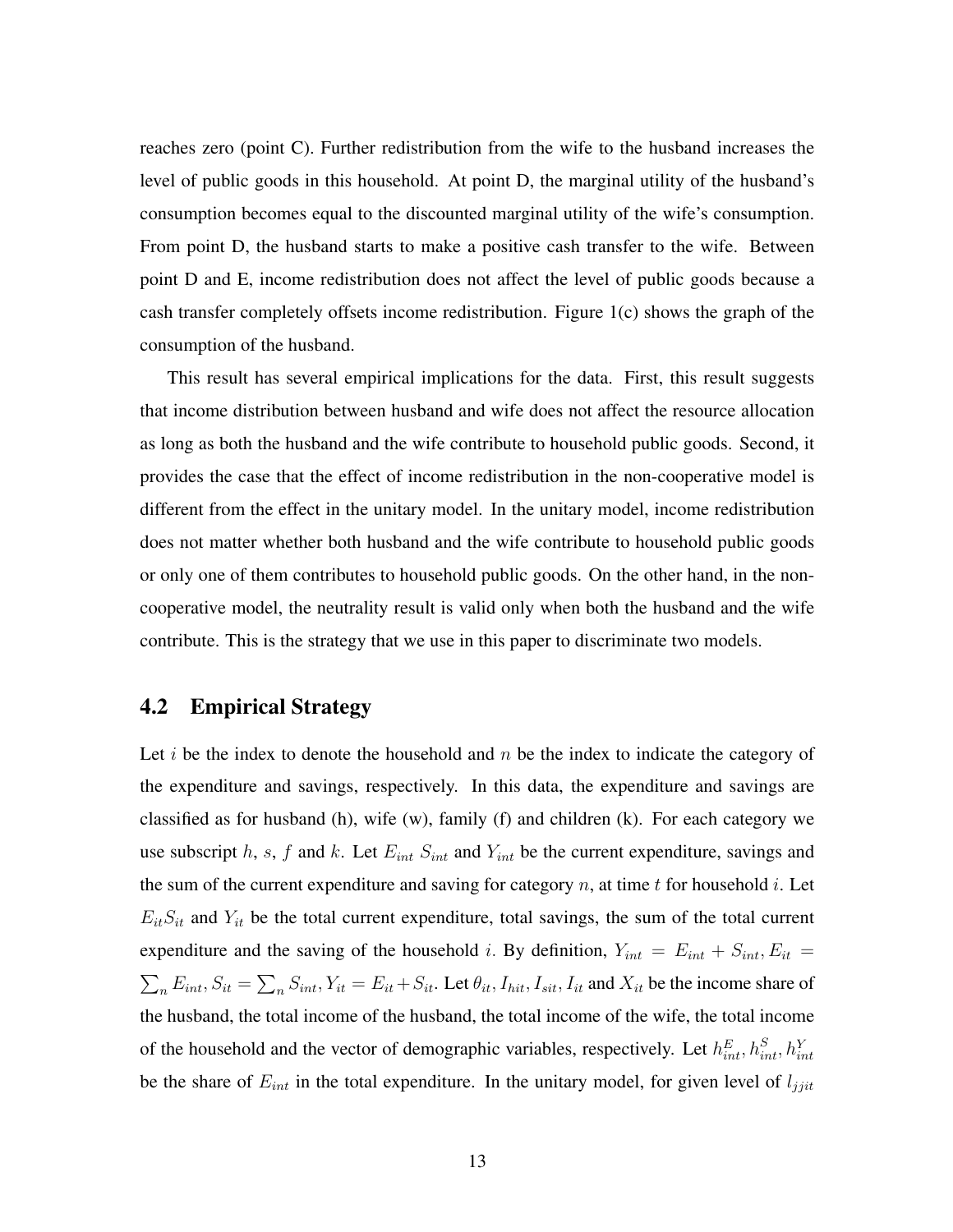and  $l_{jkit}$ , we can consider the following Engel curve:

$$
h_{int}^{b} = \beta_{1nb}\theta_{it} + \beta_{2nb}\ln b_{it} + \beta_{3nb}l_{nkit} + \beta_{4nb}l_{wkit} + X_{it}\delta_{bn} + a_{ib} + \varepsilon_{inbt}
$$
 (3)  
where  $b = E, Y; n = h, s, f, k; t = 1993, 1994, ..., 1999$ 

Several comments would be useful for  $(5)$ . First,  $X_{it}$  includes the age of the husband, the wife and the number of children of the household i at the period t.  $a_{inb}$  represents timeinvariant preference shocks. Second, (5) is based on the conditional demand curve in which  $l_{nkit}$  and  $l_{wkit}$  are conditioned. The first-order condition for given level of  $l_{nkit}$  and  $l_{wkit}$  in the unitary model reveals that once the equation is conditioned by the total expenditure, the equation should not include the wage rates of the husband and the wife but should include the housework of the husband and the wife due to possible non-weak separability between housework and  $h^b$ in (5). Third, we can derive (5) from the non-cooperative model given  ${l_{jj}, l_{jk}; j = h, s}$ . Fourth, in the case of  $b = E$ , the model assumes additive separability between the current consumption and future consumption. If this additive separability assumption fails, but if the unitary model is still true, (5) is valid only for  $b = Y$ 

The parameter of our interest is  $\beta_{1nb}$  and it measures how an increase of the husband's income will increase the level of household public goods (or the consumption of private goods) when the total household income is held constant. In the unitary model,  $\beta_{1nb}$  is equal to zero.  $\beta_{3nb}$  and  $\beta_{4nb}$  indicate the degree of non-separability between the expenditure share of category  $n$  with housework of the husband and the wife, respectively. For estimating the above equation, previous studies use the total income for the instrumental variable of  $\ln E_{it}$ and ln  $Y_{it}$ . However, there are still several problems. The first problem is the correlation between the time-invariant preference shocks  $a_{inb}$  and explanatory variables Because of the definition of  $\theta_{it}$ ,  $\theta_{it}$  is likely to be correlated with  $a_{inb}$ . This is possible when the spouse's time-invariant preference shocks for public goods is correlated with the spouse's time invariant preferences for housework.

The standard way to solve the correlation between the time-invariant preference shocks and the income distribution between the husband and the wife is to rewrite (1) in terms of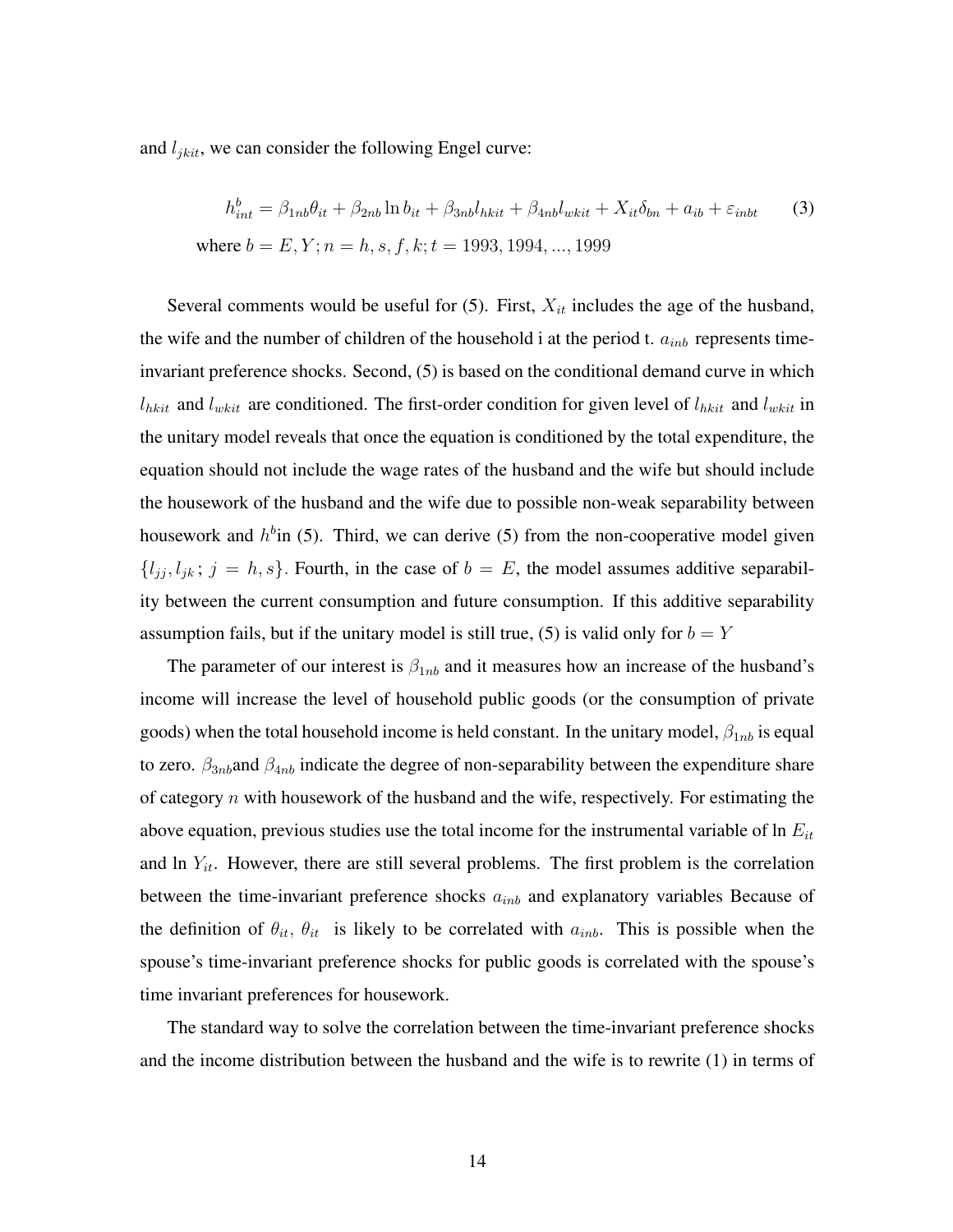time-demeaning form:

$$
\dot{h}_{int}^{b} = \beta_{1nb}\ddot{\theta}_{it} + \beta_{2nb}\text{ln}b_{it} + \beta_{3nb}\ddot{l}_{nkit} + \beta_{4nb}\ddot{l}_{skit} + \ddot{X}_{nkit}\delta_{bn} + \ddot{\varepsilon}_{nkit}
$$
\n(4)  
\nwhere  $b = E, Y; n = h, s, f, k; t = 1993, 1994, ..., 1999$ 

In the above question,  $\cdot \cdot$  is an operator that calculates the time-demeaning mean. For example, in a case where  $\theta_{it}$  is observed, in  $\#(t)$  periods,  $\ddot{\theta}_{it}$  is calculated as  $\ddot{\theta}_{it} = \theta_{it}$  –  $(1/\#(t))\sum_t \theta_{it}$ . Similarly, other variables can be calculated in the same fashion.

On the other hand, the fixed effect estimation can have a problem, too. It is widely recognized that the fixed effect estimation aggravates the measurement error problem. To alleviate this measurement error problem, we use the instrumental variable estimation. For constructing the instrumental variables, we use the information on the Japanese tax system and the Japanese tax reforms in the 1990s. During the 1990s, the Japanese government introduced two permanent tax reforms and those tax changes affected income distribution between the husband and the wife differently for different household because of the nonlinearity of the income tax system and the tax reforms. This suggests that the cross-sectional variations of the effect of the two tax reforms can be good instruments. Let  $\tau_t(I_h, I_s, D_h)$ and  $\tau_t(I_s, I_h, D_s)$  be the labor income tax function of the husband and the wife at period t when the husband's and the wife's incomes are  $I_h$  and  $I_h$  and the number of dependents of the husband and the wife are  $D_h$  and  $D_s$ , respectively. For a function  $\tau_t$ , there is a subscript t because there are two tax reforms during the 1990s.  $\tau_t$  is a function of the husband's (wife's) labor income and the spouse's labor income and the number of the husband's (wife's) dependents. Although the Japanese income tax system is based on individual income in principle there are some exceptions such as the spouse allowance and the special spouse allowance whose eligibility depends on spouse's income. Thus, the tax liability of the husband (wife) also depends on the spouse's income. Also let  $I^p$  and  $I^p$  be the permanent income of the husband and the wife of the household i. We calculate the permanent income of  $I^p$  and  $I^p$  as the average of  $I_{hit}$  and  $I_{sit}$  for all observed periods. Then, we can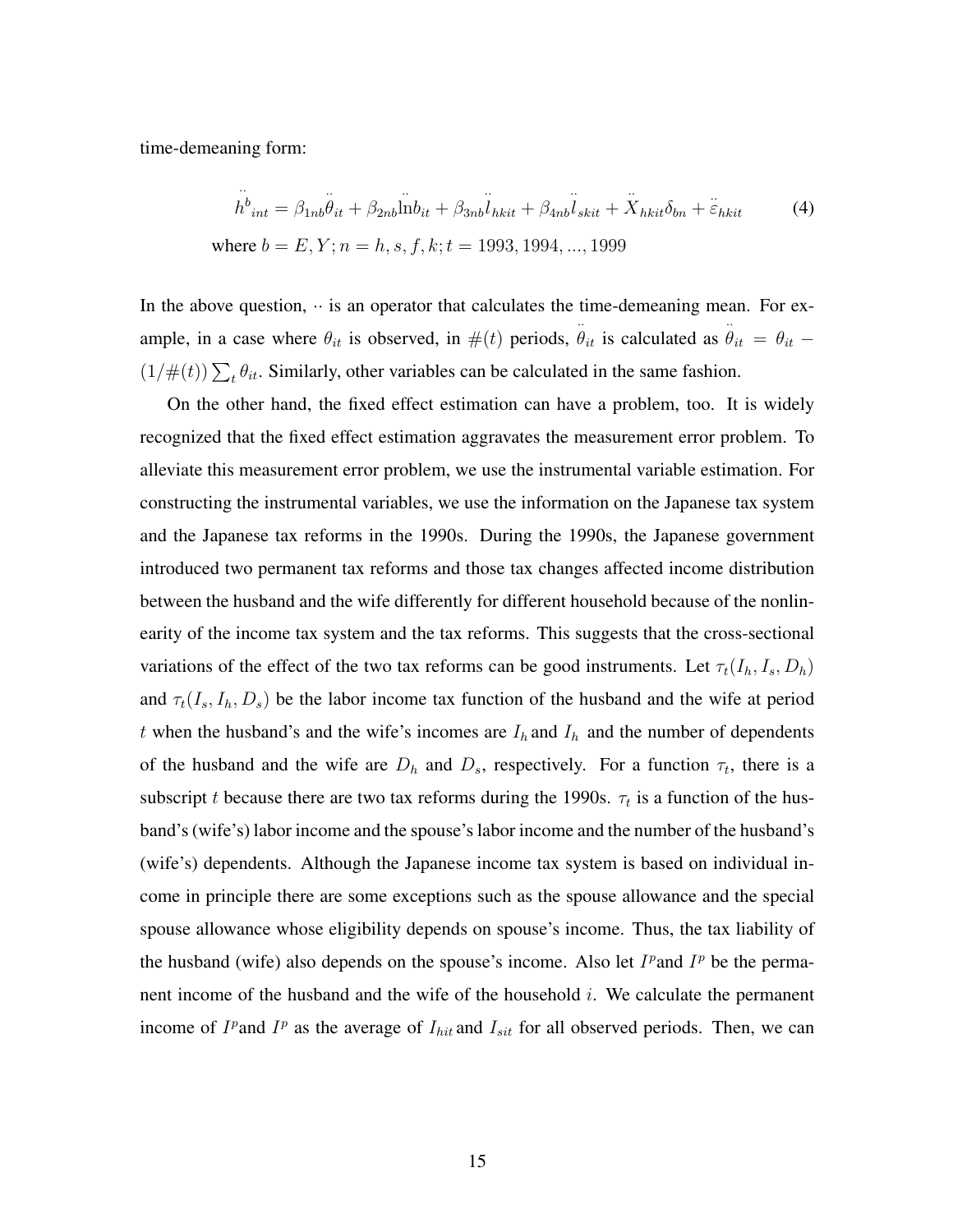calculate

$$
tax1_{it} = \tau_t(I_{hi}^p, I_{si}^p, D_{hit}) + \tau_t(I^p I^p D_{sit}) - \frac{\sum_t \{\tau_t(I_{hi}^p, I_{si}^p, D_{hit}) + \tau_t(I_{si}, I_{hi}, D_{sit})\}}{\#(t)} tax2_{it} = \frac{\tau_t(I_{hi}^p, I_{si}^p, D_{hit})}{\tau_t(I_{hi}^p, I_{si}^p, D_{hit}) + \tau_t(I^p I^p D_{sit})} - \frac{1}{\#(t)} \{\sum_t \frac{\tau_t(I_{hi}^p, I_{si}^p, D_{hit})}{\tau_t(I_{hi}^p, I_{si}^p, D_{hit}) + \tau_t(I^p I^p D_{sit})}\}
$$

where  $#(t)$  is the number of periods that the income are observed. Note that when calculating  $tax1<sub>it</sub>$  and  $tax2<sub>it</sub>$ , the tax liabilities are evaluated at the permanent income of the husband and the wife. Also notice that  $D_{hit}$  and  $D_{sit}$  are the function of  $I^p$ ,  $I^p$  and the demographic variable  $X_{it}$ . Thus, *tax* 1*it* and *tax2it* are the change of the total tax liability and the change of the share of the husband's tax liability caused by the tax reform alone after controlled by  $X_{it}$ . Therefore, by construction, it is uncorrelated with  $\ddot{\varepsilon}_{hkit}$ . As for  $\ddot{l}_{hkit}$ and  $\hat{l}_{skit}$ , if they are correlated with time-variant preference shocks, we also need to use the instrumental variable for them. However, we could not find good instrumental variables that are correlated with  $\hat{l}_{hkit}$  and  $\hat{l}_{skit}$  in the first stage. May variables including the wage rates and the marginal tax rates turn out to be uncorrelated with  $\hat{l}_{hkit}$  and  $\hat{l}_{skit}$ . Thus, we are forced to assume that the  $\ddot{i}_{hkit}$  and  $\ddot{i}_{skit}$  are uncorrelated with the time-variant preference shocks.

Up to this point, our discussion has been restricted to the examination of the unitary model. In this paper, we will also discriminate between the unitary model and the noncooperative model since the welfare implications of the two models are quite different.

The key observation to empirically distinguish the two models is that in the non-cooperative model, the effect of income redistribution is neutralized through the changes of contribution to public goods. In other words, when the government redistributes one dollar from the husband to the wife, the husband decreases his voluntary contribution exactly by one dollar and the wife increases her public goods contribution exactly by one dollar as long as both the husband and the wife contribute to public goods. However, this mechanism of neutralization does not occur when either the contribution by the husband or the wife is equal to zero. This implies that the neutrality result is less likely to hold when the initial income share between the husband and the wife is already extreme and, as a result, only one person contributes to public goods. On the other hand, in the unitary model the neutrality theorem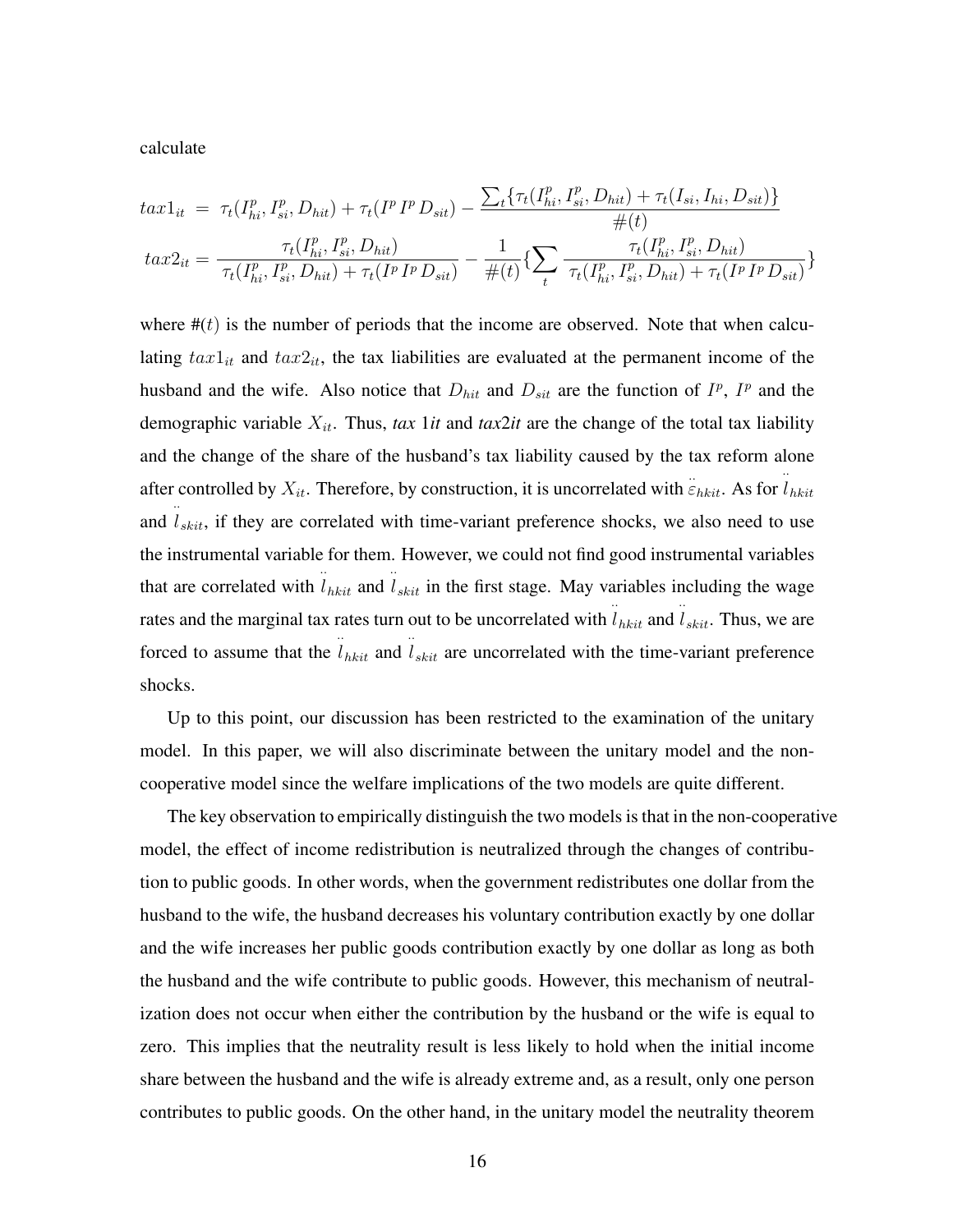holds at any income share. This suggests the following identification strategy to distinguish the unitary model and the non-cooperative Nash equilibrium model. If the non-cooperative model is true and if we estimate (6) for a sample that includes both the single earner couples and the dual-earner couples, in which the single earner couple is headed by the husband, the neutrality result is not likely to hold and the coefficient of the husband's income share on the husband's consumption and public goods should be positive. On the other hand, for another sample with equitable income distribution between the husband and the wife, the neutrality result is likely to hold since both the husband and the wife are likely to contribute to public goods. Thus, in this paper, we make the two samples and test the demand neutrality. The first sample includes both single and dual earner couples in which the single earner is headed by the husband. The second sample includes only the dual earner couples. If the non-cooperative model is true, we expect that the neutrality is more likely to hold in the dual-earner sample while it does not in the single-dual earner sample. Also in this sample, the coefficient of the husband's income share on public goods and the consumption of the husband (wife) should be positive (negative).

### 5 Results

Table 1 shows the number of households who share the budget with the spouse. As Table 1 shows more than 95 percent of the households  $(4055/4226=0.96)$  share the family budget with the spouse to some degree This provides an indirect evidence that the household in our data lives in an environment in which the neutrality result is very likely to hold. Table 2 shows the descriptive statics of the variables that we use in this paper. In our data, we have 907 household and 4226 observations for single and dual earner couples. Among 907 households, 376 households are the dual earner couples. In the 376 dual-earner sample, we have 1505 observations. One noticeable feature in Table 2 is the similarity of the expenditure patterns between the single-dual earner sample (the first column) and the dual-earner sample (the second column). Another noticeable characteristic in Table 2 is the fact that the share of wife's consumption is quite small (5%) and that 70% percent of the total expenditure is used for household public goods such as the expenditure for children and family.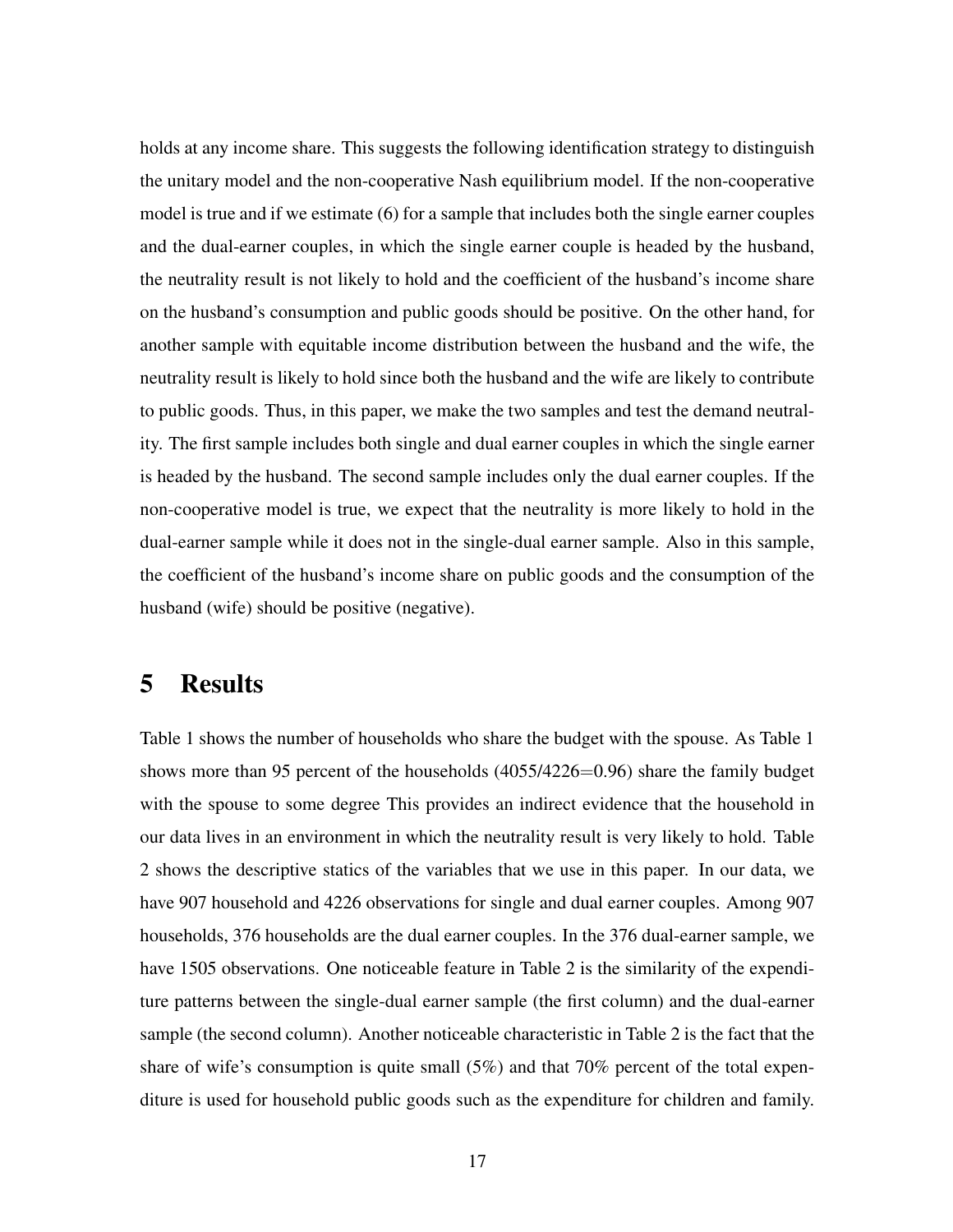This suggests that in the dual-earner sample, both husband and wife are likely to contribute household public goods. Because of those two facts, readers might conjecture that the neutrality is likely to hold in the data due to either unitary model or the non-cooperative game theoretical model. However the following regression analysis shows that such a conjecture is not correct.

The columns (1), (2), (5) and (6) of Table 3 and 4 show the estimates by the standard IV estimation in equation (5), which have been used in many previous studies. In Table 3, the dependent variables are the share of the current expenditure for children family husband or wife in the total current expenditure and in Table 4 the dependent variables are the share of the sum of the current expenditure and saving for children, family, husband or wife in the sum of the total current expenditure and the total savings. The after tax income of the husband and that of the wife are used as the instrumental variables for the logarithm of the total current expenditure (in Table 3) and for logarithm of the sum of the total current expenditure and savings (in Table 4). Table A1 shows the first stage regression and it shows that both variables are good instrumental variables.(The F-statistic is more than 10.) Column (1) and (2) are the estimates from the single and dual earner couple sample and columns (5) and (6) are the estimates from the dual earner couple sample. All numbers in Table 3 and Table 4 show the effect of the share of husband income on dependent variables. Common explanatory variables other than the share of husband's income in Table 3 and Table 4 are the hours for housework and childcare, the logarithm of the total current expenditure (in Table 3), the logarithm of the sum of the total current expenditure and the total savings (in Table 4), the age of husband and the wife, the number of children the number of family members and year dummies. In some specifications, we add labor supply of the husband and the wife in addition to the hours of housework of the husband and the wife as additional explanatory variables. The inclusion of the hours of housework and labor supply allows a possibility that the labor supply and housework are not weakly separable from the consumption of the wife, the husband and the public goods.

In the standard IV estimates, the two tables show that the demand neutrality is strongly denied in both the single-dual earner sample and the dual earner sample when the demand is not conditioned by the labor supply of the husband and the wife. When they are conditioned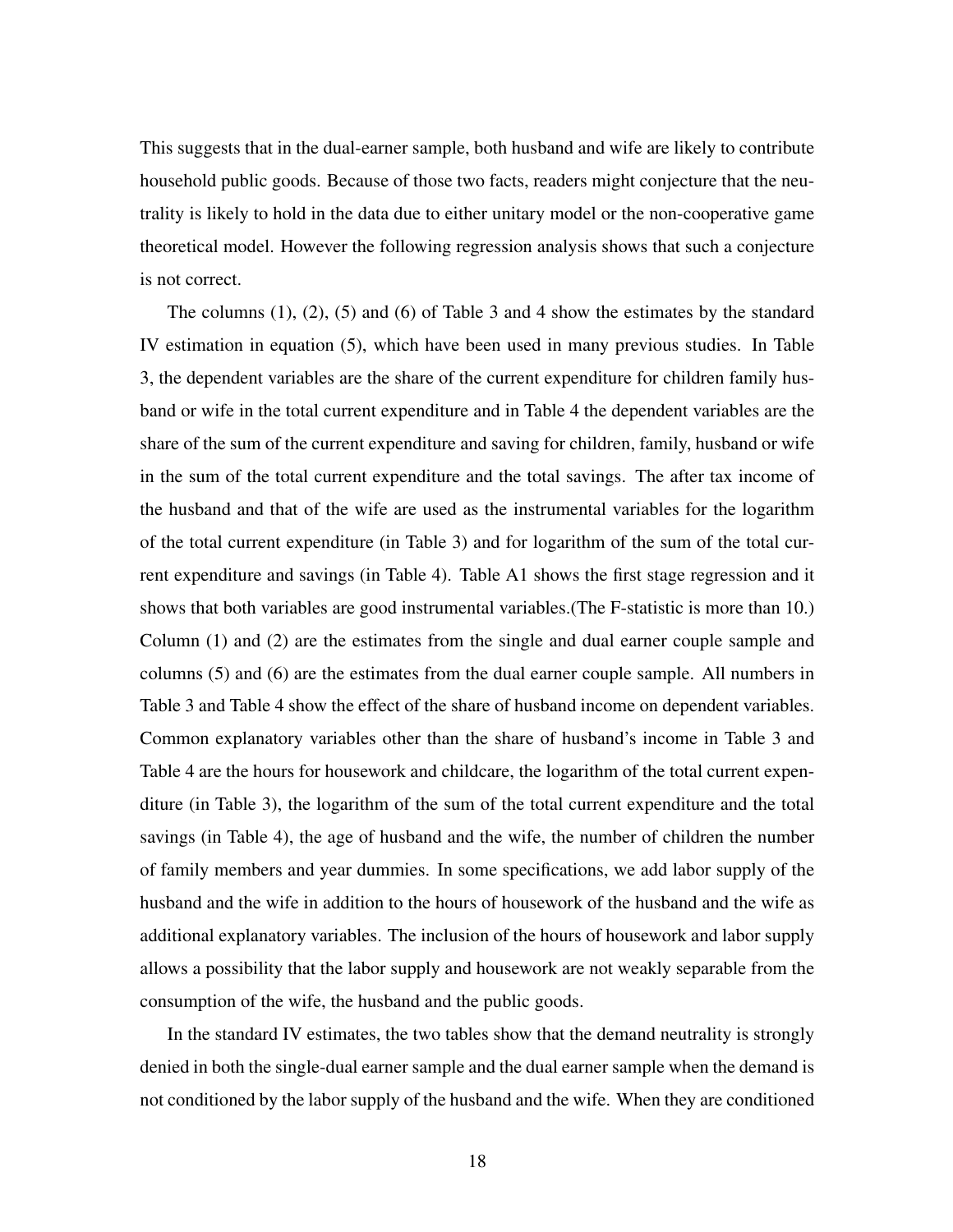by the labor supply, some of the coefficients become less significant and small, but over all the demand neutrality is denied. For example, column (1) of Table 4 shows that a ten percentage point change of income distribution from the wife to the husband will decrease the sum of the expenditure and saving for children by a 0.2 percentage point.

The standard IV estimation is subject to the bias caused by time-invariant preference shocks. The fixed effect estimation can solve this problem and columns (3), (4), (7) and (8) in Table 3 and Table 4 show the fixed effect estimation. The fixed effect estimation affects many estimates of the dual-earner sample. Except the effect on the expenditure on children (column (7) Table 3 and Table 4), the coefficients of the effect of the husband's income share become insignificant. For the single-dual earner sample, as long as they are not conditioned by labor supply, many of the coefficients are still significant in the fixed effect estimation and the demand neutrality is denied. However, those estimates are not robust to the inclusion of the labor supply. Once they are conditioned by the labor supply, many of them becomes insignificant (column (4) and column (8)). Table A3 and A4 show the estimates of the other covariates in the fixed effect estimation. It shows that the housework of the wife is not weakly separable from the expenditure for children in the single-dual earner sample, as one would predict. On the other hand, we cannot find such a non-separability in the dual-earner sample.

Table 5 and Table 6 show the fixed effect differenced estimation, an estimation strategy suggested by Altonji, Hayashi, and Kotlikoff (1992). Again, Table 5 assumes the additive separability between the current consumption and future consumption while Table 6 does not. When the dependent variable is the sum of the current expenditure and saving for the husband wife, children, and family (i.e. not assuming additive separability of the current consumption and the future consumption), the coefficients of the effect of the husband's income share are all significant at the 10 percent level.

Table 7 and Table 8 show the fixed effect instrumental variable estimation. As we mentioned in the previous section, the fixed effect estimation exacerbates the measurement error problem and the instrumental variable can fix such a problem if appropriate instrumental variables are used. As the instrumental variables we used *tax*1*it* and *tax*2*it* defined in (7). Table A2 shows that both two instrumental variables satisfy the rank condition with a rea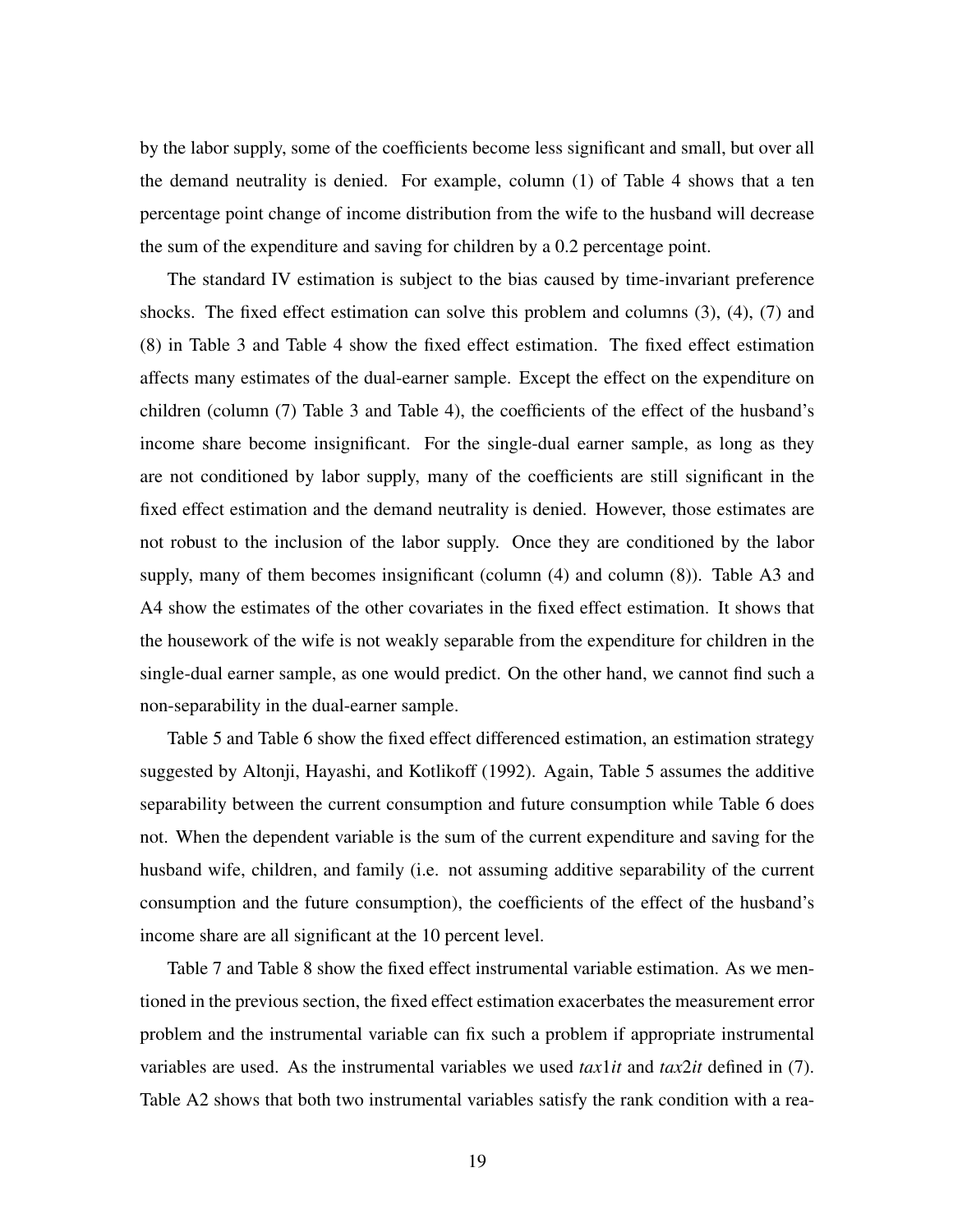sonably small significant t level.

As predicted, the fixed effect instrumental variable estimation makes the absolute value of the coefficient larger, which suggests the existence of the measurement error problem. Again, Table 7 assumes that the additive separability between the current consumption and the future consumption while Table 8 does not. We also conduct the Hausman test against the null hypothesis that the error term in (6) is uncorrelated with  $\ddot{\theta}_{it}$ . The number in the squared bracket show the Hausman statistic.

In Table 8, which does not assume the additive separability between the current consumption and the future consumption, the effect of the husband's income share on the expenditure for children becomes significant at all 4 specifications in the single-dual earner sample. The Hausman statistic shows that the fixed effect IV estimation is better than the fixed effect estimation. On the other hand, as for the effect of the husband's income share on the wife's consumption in the same sample, the fixed effect estimation shows the significant estimates while the fixed effect IV estimation show insignificant estimates. The Hausman statistic suggests the fixed effect estimation is preferable to the fixed effect IV estimation.

In the dual-earner sample of Table 8, only the effect of the husband's income share on the husband's consumption becomes significant. For the coefficients on the effect of the husband's income share on the sum of the current expenditure and saving for children which are significant in the single-dual earner sample, for all specifications in the fixed effect IV estimation they become insignificant but Hausman statistics indicates the fixed effect estimation is preferable to the fixed effect IV estimation. However, in the fixed effect estimation, the coefficient on the effect of the husband's income share on the sum of the current expenditure and saving for children is not robust to adding the labor supply to the covariates. Once the labor supply of the husband and the wife are added, the coefficient becomes insignificant in the fixed effect estimation. In summary in the single-dual earner sample, we can conclude that the neutrality is denied in many specifications. However, in the dual earner sample, the non-neutrality is supported only marginally.

How can we reconcile those estimation results with the economic theory? The idea to distinguish the unitary model from the non-cooperative model is that in the unitary model the neutrality is likely to hold in any sample but in the non-cooperative model the neutrality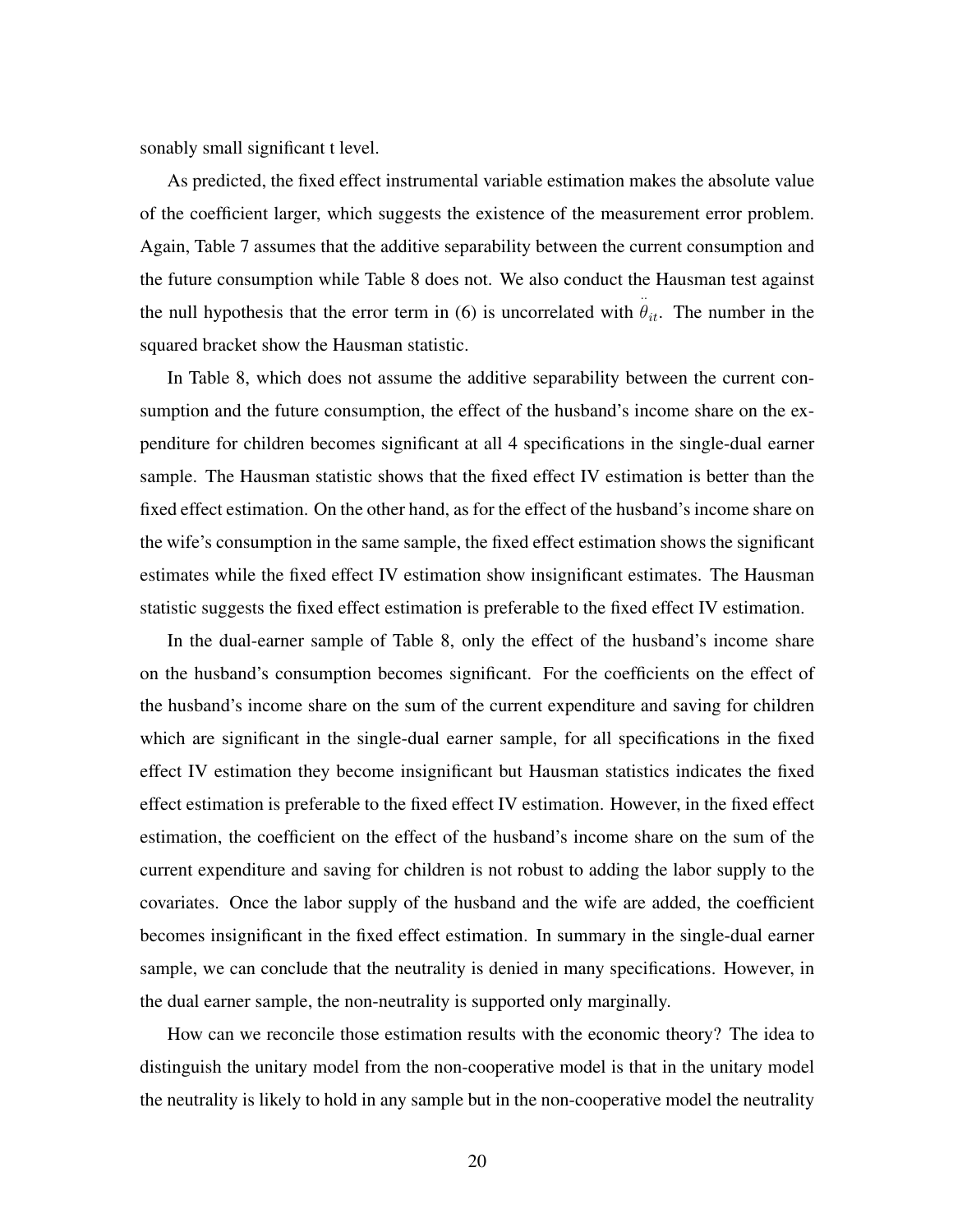is likely to hold only in the dual-earner sample. From that point, the unitary model is strongly rejected. Also, the non-cooperative model is rejected. Although the evidence in the dual-earner sample is thin, the coefficient of the effect of the husband's income share on public goods in the single-dual earner sample is opposite to what the non-cooperative model predicts. As Figure 1(b) shows, the effect of the husband's income share on public goods should be positive in the single-dual earner sample in which the single earner is headed by the husband. However, the data shows the opposite sign.

## 6 Implications and Conclusions

In this paper, by using Japanese panel data, we test the neutrality theorem of public goods and private goods, which is unconditionally implied by the unitary model or which is supported under some circumstances in the non-cooperative game theoretical model. The data is suitable for our analysis since the data includes the expenditure and saving for each family member, the expenditure and saving for household public goods, and the hours of housework and labor supply by the wife and the husband. We first checked the neutrality by using the conventional IV estimation. The estimation results showed the non-neutrality in both the single-dual earner sample and the dual-earner sample. Next, we corrected the time-invariant preference shocks by using fixed effect estimation. With the fixed effect correction, the non-neutrality result was obtained for the single-dual earner sample while the non-neutrality became marginal in the dual-earner sample. After applying the fixed effect instrumental variable estimation, the non-neutrality result was still valid in the single-dual earner sample and it was marginal in the dual-earner sample. However, the coefficient of the husband's income share on the expenditure on public goods in the single-dual earner sample is opposite to what the non-cooperative game theoretical model predicts. Thus, both the unitary model and the non-cooperative game theoretical model are rejected.

Apart from the relevancy of those models, the results in this paper have important implications for public policy. For example, in Japan various changes of the income tax system and the public pension system such as the elimination of the allowance of the spouse and the expansion of the basic allowance are currently proposed. Given the current Japanese tax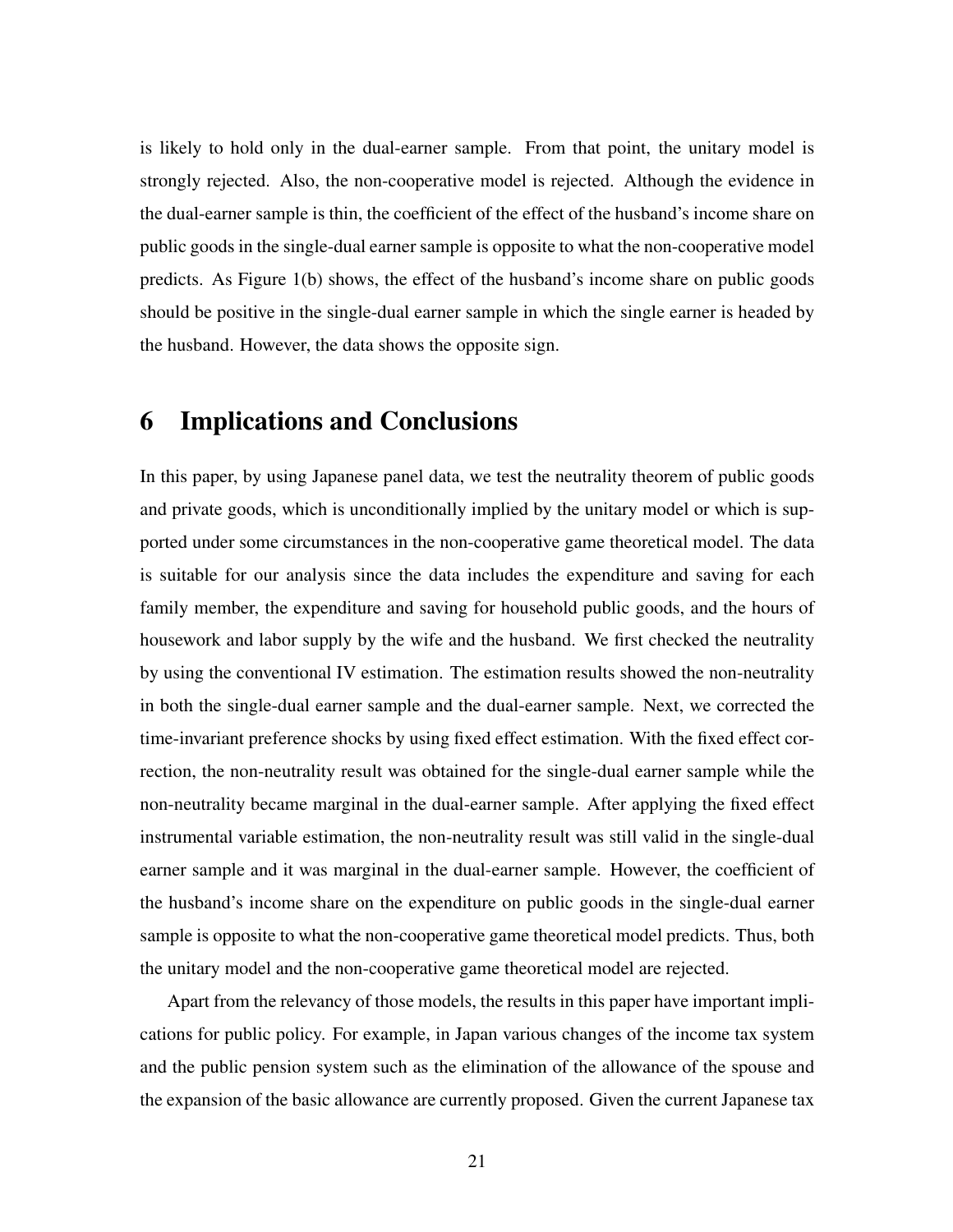system, those change of the tax law is likely to decrease the income share of the husband and increase the income share of the wife. Suppose that such changes of policy affects the income distribution between the husband and the wife by one percentage point. Then, the result in Table 8 shows that, if the preference is additively separable between the current consumption and the future consumption, a one percentage point increase of income share of the wife will increase the expenditure and saving share for children by a 0.48 percentage point other things being constant.

## References

[1] Altonji, Joseph, Fumio Hayashi and Lawrence Kotlikoff, "Is the Extended Family Altruistically Linked? : Direct Test using Micro Data," *American Economic Review* 1992, vol82, pp 1117-1198.

[2] Altonji, Joseph, Fumio Hayashi and Lawrence Kotlikoff, "Parental Altruism and Inter Vivos Transfer: Theory and Evidence," *Journal of Political Economy* 1997, vol 105, pp1121-1166.

[3] Barro, Robert J., "Are Government Bond Net Wealth?", *Journal of Political Economy* 1974, vol 82, pp1095-117

[4] Becker, Gary S. " A Theory of Social Interactions", *Journal of Political Economy* 1974,vol 82, pp1063-1094.

[5] Becker, Gary S. *A treatise on the family*, Cambridge, Mass Harvard University Press, 1981

[6] Bergstrom, Theodore, Lawrence Blume and Hal Varian, "On the Private Provision of Public Goods," *Journal of Public Economics* 29(1), February 1986, pages 25-49.

[7] Bergstrom, Theodore, "A Survey of Theories of the Family", in *Handbook of Population and Family Economics* vol 1a, 1997.

[8] Bergstrom, Theodore and Richard Cornes, "Gorman and Musgrave are Dual: An Antipodean Theorem on Public Goods", *Economic Letters* 1981, pp371-378.

[9] Bergstrom, Theodore and Richard Cornes, "Independence of Allocative Efficiency from Distribution in the Theory of Public Goods", *Econometrica* 1983, vol51, pp1753-1766.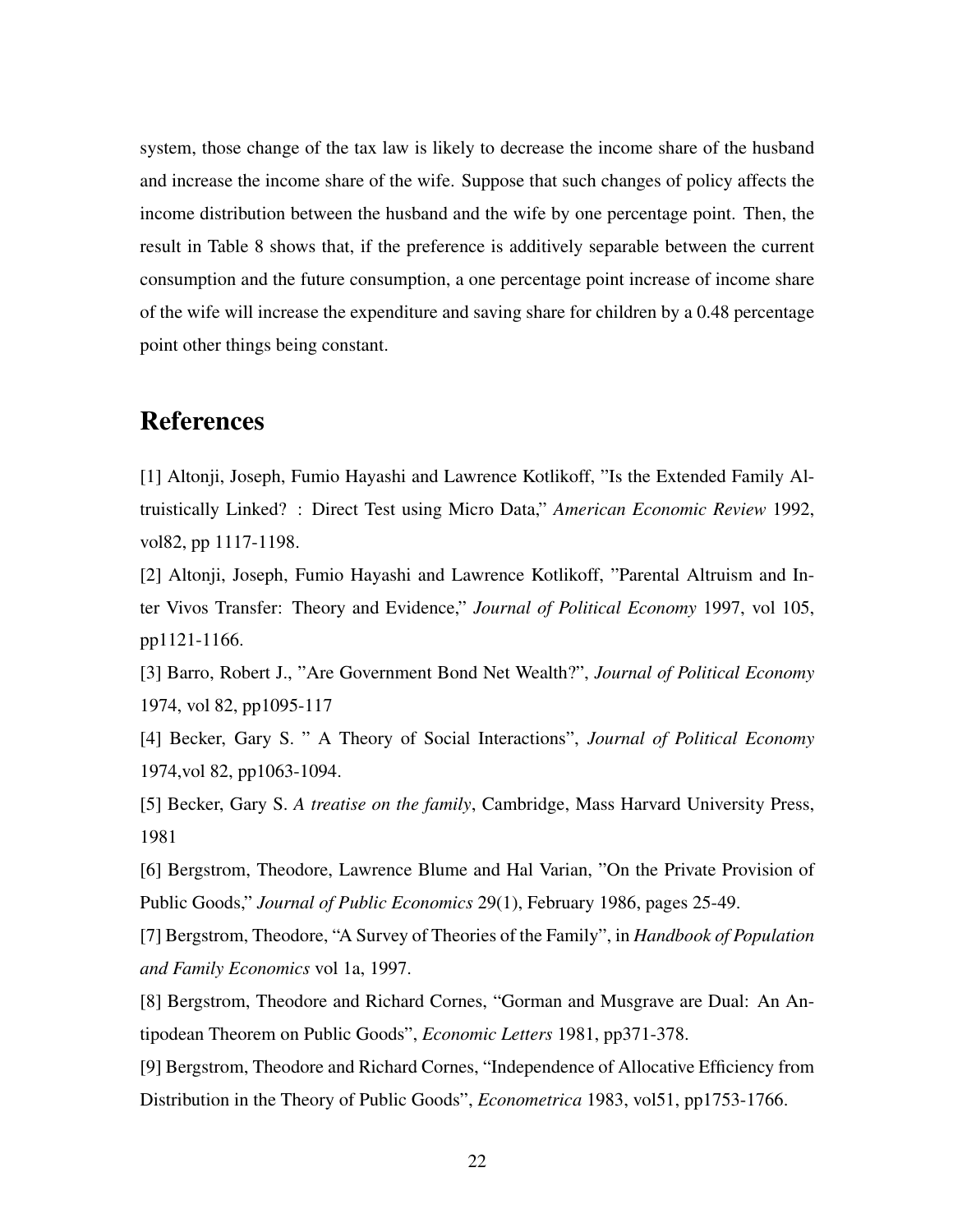[10] Bound, J., D. Jaeger and R. Baker, "Problems with instrumental variables estimation when the correlation between the instruments and the endogenous explanatory variable is weak", *Journal of the American Statistical Association*, 1995, vol. 90, no. 430, pp. 443450.

[11] Brunner, Eric J., "An Empirical Test of Neutrality and the Crowding-Out Hypothesis," *Public Choice*, September 1997, 92(3-4), pp 261-79.

[12] Bouguignon, F. M. Browning, P.A. Chiappori and V. Lechene "Intra-Household Allocation of Consumption: a Model and some Evidence from French Data", *Annales d'Economie et de Statistique*,1993, 29, pp1067-1096.

[13] Bouguignon, F. M. Browning, P.A. Chiappori and V. Lechene, "Incomes and Outcomes: A Structural Model of Intra-Household Allocation," *Journal of Political Economy* 1994, vol 102, pp 1067-1096

[14] Browning M. and P.A. Chiappori, "Efficient Intra-Household Allocations: A General Characterization and Empirical Tests," *Econometrica*, 1998, vol 66, pp 1241- 1278.

[15] Cox, Donald "Motives for Private Income Transfers", *Journal of Political Economy* 1987, pp508-546

[16] Haddad Lawrence and John Hoddinott "Household Expenditures, Child Anthropomorphic Status and the Intra-household Division of Income: Evidence from the Cote d'Ivoire," *Oxford Bulletin of Economics and Statistics*", 1995, 57(1): 77-96

[17] Mansser M. and M. Brown "Marriage and Household Decisionmaking:A Bargaining Analysis," *International Economic Review* 1980, 21 pp31-44

[18] McElroy, M.B. and MJ. Horney "Nash-Bargained Household Decisionis: Toward A Generalization of the Theory of demand", *International Economic Review* 1981, 22, pp333- 340

[19] McElroy Marjorie B. "The Empirical Content of Nash Bargained Household Behavior", *Journal of Human Resources*, 25, pp559-583

[20] Murdoch,James, and Todd Sandler "The Voluntary Provision of a Pure Public Good: The Case of Reduced CFC Emissions and the Montreal Protocol", *Journal of Public Economics* February 1997, 63(3): 331-49.

[21] Samuelson Paul A., "The Pure Theory of Public Expenditure", *Review of Economics Statistics* November, 1954.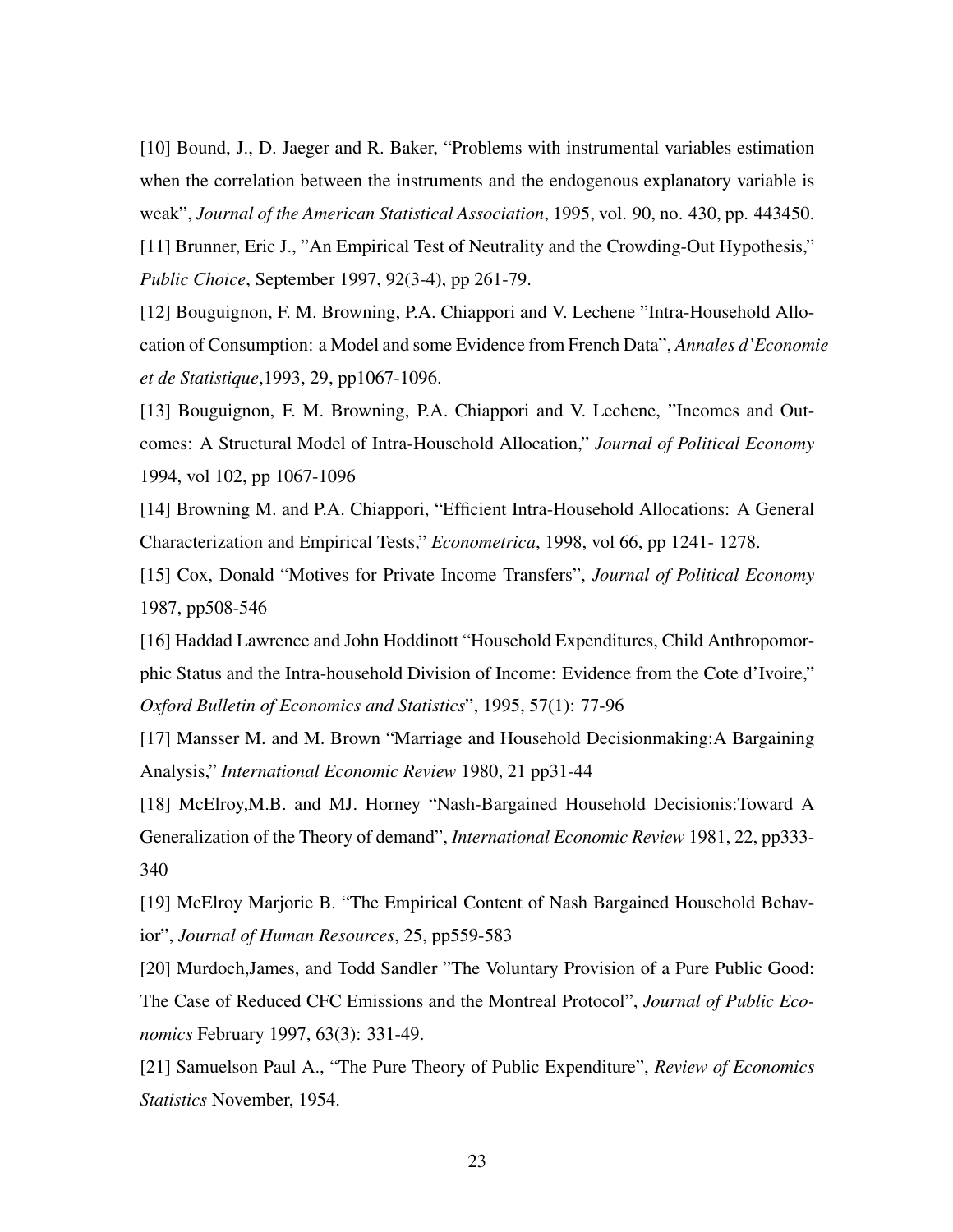[22] Warr Peter G. " The Private provision of a public good is independent from income distribution", *Economic Letter*, 1983.

[23] Schultz, T. Paul (1990), Testing the Neoclassical Model of Family Labor Supply and Fertility," *Journal of Human Resources*, 25, 599-634.

[24] Thomas, Duncan (1990) Intra-household Resource Allocation: An Inferential Approach," *Journal of Human Resources*, 25, 635-696.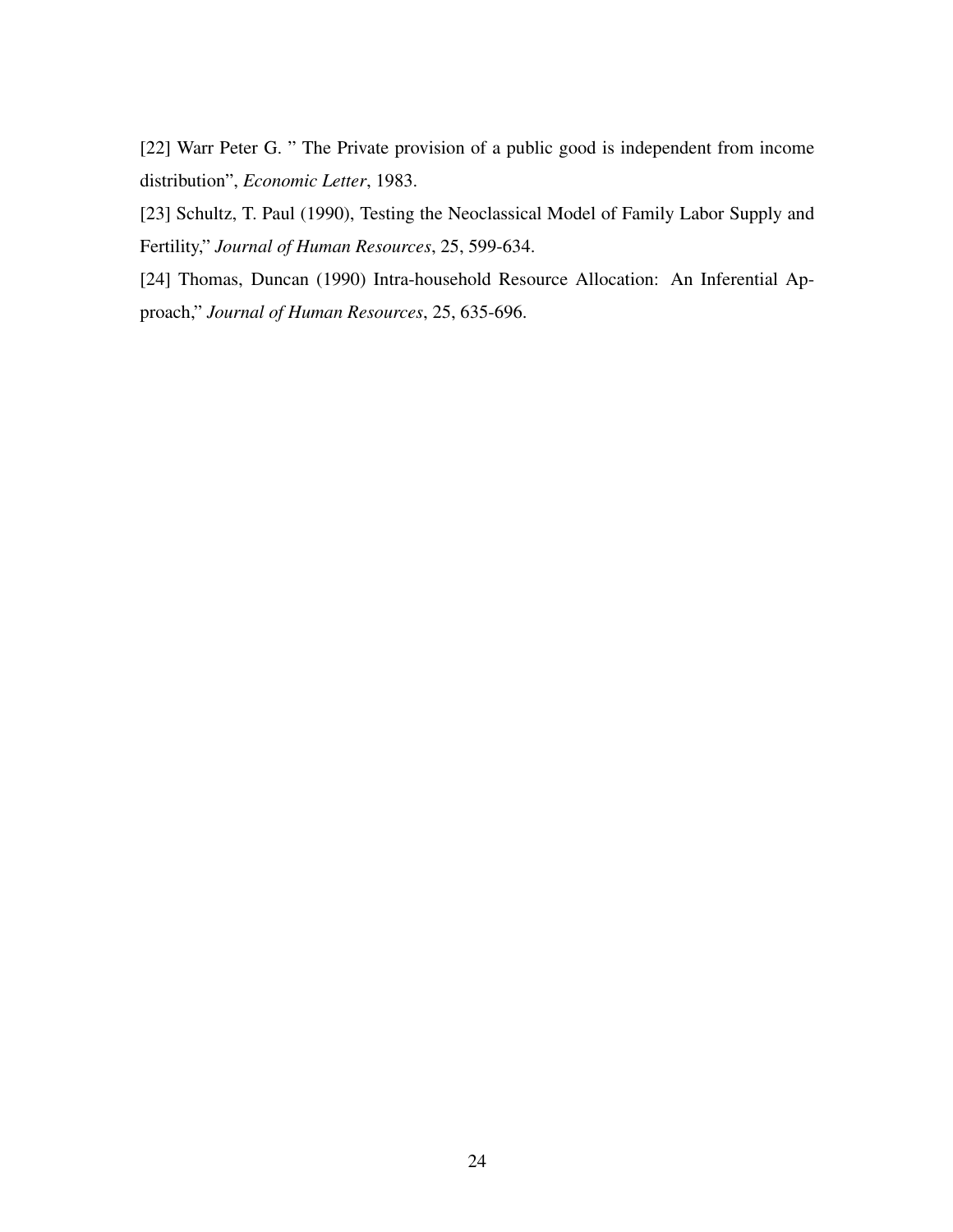#### Table 1: Types of Family Budget Management

|                                   |                                                       | Single-Earner and<br>Dual-Earner<br>Couples | Dual-Earner<br>Couples |
|-----------------------------------|-------------------------------------------------------|---------------------------------------------|------------------------|
|                                   |                                                       | Number of Observations                      |                        |
| Do you share the family           | <b>Yes</b>                                            | 4054                                        | 1398                   |
| budget with your                  | N <sub>0</sub>                                        | 74                                          | 71                     |
|                                   | NA.                                                   | 97                                          | 36                     |
| spouse?                           | Total                                                 | 4225                                        | 1505                   |
|                                   | Wife                                                  | 3899                                        | 1278                   |
| Who manages the family<br>budget? | Husband                                               | 155                                         | 120                    |
|                                   | Total                                                 | 4054                                        | 1398                   |
|                                   | The husband gives over all his salary to his wife     | 3035                                        | 964                    |
| How much do you share             | The husband gives over some of his salary to his wife | 864                                         | 314                    |
| the family budeget with           | The wife gives over all her salary to her husband     | 52                                          | 44                     |
| your spouse?                      | The wife gives over some of her salary to her husband | 103                                         | 76                     |
|                                   | Total                                                 | 4054                                        | 1398                   |

| Table 2: Summary Statistics                          |                         |                           |
|------------------------------------------------------|-------------------------|---------------------------|
|                                                      | Single-Earner and Dual- |                           |
|                                                      | <b>Earner Couples</b>   | Dual-Earner Couples       |
|                                                      |                         | Mean (Standard Deviation) |
| Husband's after tax income per month                 | 28.7 (11.0)             | 26.8(9.61)                |
| Wife's after tax income                              | 4.33(7.11)              | 11.7(7.26)                |
| Husband's share of family income                     | 0.89(0.16)              | 0.73(0.28)                |
| Husband's hours of housework and child care per week | 8.48 (8.77)             | 7.92(9.07)                |
| Wife's hours of housework and child care             | 61.5(27.3)              | 39.4 (16.3)               |
| Number of children                                   | 1.89(0.72)              | 1.92(0.69)                |
| Number of family members                             | 4.58 (1.27)             | 4.85(1.29)                |
| Husband's age                                        | 35.2(5.17)              | 36.2(6.13)                |
| Wife's age                                           | 32.2 (3.68)             | 33.3 (3.57)               |
| Total consumption expenditures per month             | 21.2 (8.99)             | 22.6 (9.92)               |
| Total consumption expenditures and savings per month | 28.3 (11.5)             | 1.73(3.63)                |
| Share of consumption expenditures for                |                         |                           |
| children                                             | 0.13(0.10)              | 0.15(0.10)                |
| family                                               | 0.60(0.20)              | 0.56(0.20)                |
| husband                                              | 0.15(0.11)              | 0.16(0.11)                |
| wife                                                 | 0.05(0.08)              | 0.07(0.08)                |
| other family members per month                       | 0.05(0.10)              | 0.06(0.11)                |
| Share of consumption expenditures and savings for    |                         |                           |
| children                                             | 0.15(0.10)              | 0.16(0.09)                |
| family                                               | 0.57(0.19)              | 0.53(0.19)                |
| husband                                              | 0.16(0.10)              | 0.16(0.10)                |
| wife                                                 | 0.07(0.07)              | 0.09(0.08)                |
| other family members per month                       | 0.05(0.09)              | 0.05(0.09)                |
| Number of Families                                   | 906                     | 376                       |
| Number of Observations                               | 4225                    | 1505                      |

*Notes:* The sample includes single-earner and dual-earner couples with at least one child in column 1 and dual-earner couples with at least one child in column 2. The amount of income, consumption, and saving are measured in ten thousand yen.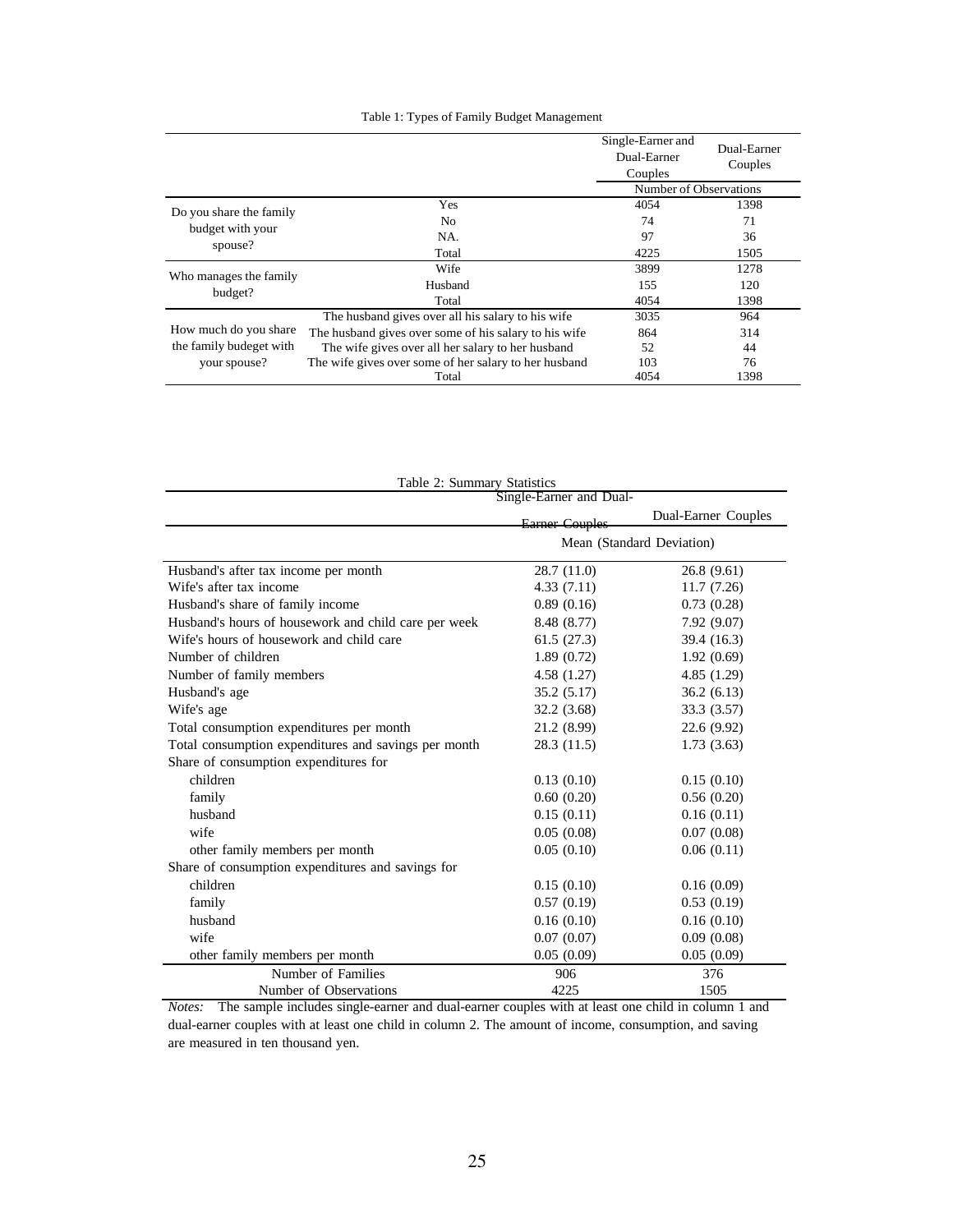|                                                     |          | the Budeget Share of Consumption Expenditures for Each Family Member |           |                      |            |                           |           |         |          |
|-----------------------------------------------------|----------|----------------------------------------------------------------------|-----------|----------------------|------------|---------------------------|-----------|---------|----------|
|                                                     |          | (1)                                                                  | (2)       | (3)                  | (4)        | (5)                       | (6)       | (7)     | (8)      |
| The Budget Share of<br>Consumption Expenditures for |          |                                                                      |           |                      |            | <b>Estimation Methods</b> |           |         |          |
|                                                     |          | IV                                                                   |           |                      | FE         |                           | IV        |         | FE       |
|                                                     |          | $-0.053$                                                             | $-0.064$  | $-0.047$             | $-0.0079$  | $-0.075$                  | $-0.070$  | $-0.11$ | $-0.076$ |
|                                                     | Children | [0.0095]                                                             | [0.024]   | (0.020)              | (0.028)    | [0.022]                   | [0.028]   | (0.042) | (0.043)  |
| Public Goods                                        |          | ${0.016}$                                                            | ${0.029}$ |                      |            | ${0.027}$                 | ${0.034}$ |         |          |
|                                                     |          | 0.11                                                                 | 0.069     | 0.10                 | 0.010      | 0.075                     | 0.035     | 0.045   | 0.011    |
|                                                     | Family   | [0.024]                                                              | [0.019]   | (0.041)              | (0.056)    | [0.042]                   | [0.053]   | (0.084) | (0.086)  |
|                                                     |          | ${0.030}$                                                            | ${0.055}$ |                      |            | ${0.052}$                 | ${0.065}$ |         |          |
|                                                     |          | 0.026                                                                | 0.015     | $-0.012$             | $-0.00061$ | 0.074                     | 0.054     | 0.054   | 0.038    |
|                                                     | Husband  | [0.013]                                                              | [0.027]   | (0.022)              | (0.031)    | [0.022]                   | [0.031]   | (0.043) | (0.044)  |
|                                                     |          | ${0.016}$                                                            | ${0.033}$ |                      |            | ${0.028}$                 | ${0.039}$ |         |          |
| Private Goods                                       |          | $-0.056$                                                             | $-0.058$  | $-0.063$             | $-0.030$   | $-0.062$                  | $-0.064$  | 0.035   | 0.045    |
|                                                     | Wife     | [0.0089]                                                             |           | $[0.0080]$ $(0.014)$ | (0.018)    | [0.018]                   | [0.022]   | (0.031) | (0.032)  |
|                                                     |          | ${0.011}$                                                            | ${0.021}$ |                      |            | ${0.022}$                 | ${0.026}$ |         |          |
| Hours of Work?                                      |          | N <sub>0</sub>                                                       | Yes       | No                   | Yes        | No                        | Yes       | No      | Yes      |
| Number of Families                                  |          |                                                                      |           | 906                  |            | 376                       |           |         |          |
| Number of Observations                              |          |                                                                      |           | 4225                 |            |                           |           | 1505    |          |

Table 3: The Effects of Husband's Share of Family Income on

*Notes:* Standard errors, Huber-White robust standard errors, and clustering robust standard errors on an individual basis are in parentheses, square brackets, and curly brackets, respectively. The sample includes couples with at least one child in columns 1 through 4 and dual-earner couples with at least one child in columns 5 through 8. Other covariates in the estimation models are the number of children, the number of family members, husband's hours of housework and childcare, and wife's hours of housework and childcare. In addition to these covariates, the logarithm of total consumption expenditures, husband's age, wife's age, and year dummies are included in columns 1, 2, 5 and 6, the logarithm of deflated total consumption expenditures are included in columns 3, 4, 7, and 8, and husband's hours of work and wife's hours of work are included in an even number of columns. In columns 1, 2, 5, and 6, husband's after tax income and wife's after tax income are used as the instrumental variables for total consumption expenditures. This notes apply to Table 4.

|                              | the Budeget Share of Consumption Expenditures and Savings for Each Family Member |           |           |           |          |                           |                   |          |           |  |
|------------------------------|----------------------------------------------------------------------------------|-----------|-----------|-----------|----------|---------------------------|-------------------|----------|-----------|--|
| The Budget Share of          |                                                                                  | (1)       | (2)       | (3)       | (4)      | (5)                       | (8)<br>(7)<br>(6) |          |           |  |
| Consumption Expenditures and |                                                                                  |           |           |           |          | <b>Estimation Methods</b> |                   |          |           |  |
| Savings for                  |                                                                                  | IV        |           |           | FE       |                           | IV                | FE       |           |  |
|                              |                                                                                  | $-0.026$  | $-0.017$  | $-0.037$  | 0.0083   | $-0.048$                  | $-0.032$          | $-0.086$ | $-0.049$  |  |
|                              | Children                                                                         | [0.012]   | [0.022]   | (0.019)   | (0.026)  | [0.020]                   | [0.026]           | (0.037)  | (0.038)   |  |
|                              |                                                                                  | ${0.016}$ | ${0.027}$ |           |          | ${0.026}$                 | ${0.032}$         |          |           |  |
| <b>Public Goods</b>          |                                                                                  | 0.15      | 0.10      | 0.098     | 0.021    | 0.13                      | 0.098             | 0.074    | 0.041     |  |
|                              | Family                                                                           | [0.023]   | [0.044]   | (0.038)   | (0.052)  | [0.041]                   | [0.050]           | (0.077)  | (0.079)   |  |
|                              |                                                                                  | ${0.031}$ | ${0.055}$ |           |          | ${0.054}$                 | ${0.065}$         |          |           |  |
|                              |                                                                                  | 0.0040    | $-0.0028$ | $-0.0076$ | 0.0013   | 0.044                     | 0.029             | 0.058    | 0.050     |  |
|                              | Husband                                                                          | [0.012]   | [0.025]   | (0.021)   | (0.028)  | [0.022]                   | [0.028]           | (0.041)  | (0.042)   |  |
|                              |                                                                                  | ${0.016}$ | ${0.031}$ |           |          | ${0.030}$                 | ${0.037}$         |          |           |  |
| Private Goods                |                                                                                  | $-0.10$   | $-0.12$   | $-0.077$  | $-0.058$ | $-0.13$                   | $-0.13$           | $-0.013$ | $-0.0089$ |  |
|                              | Wife                                                                             | [0.0096]  | [0.018]   | (0.013)   | (0.017)  | [0.019]                   | [0.023]           | (0.030)  | (0.031)   |  |
|                              |                                                                                  | ${0.014}$ | ${0.023}$ |           |          | ${0.025}$                 | ${0.029}$         |          |           |  |
| Hours of Work?               |                                                                                  | No        | Yes       | No.       | Yes      | Yes<br>No<br>No.          |                   |          | Yes       |  |
| Number of Families           |                                                                                  |           |           | 906       |          | 376                       |                   |          |           |  |
| Number of Observations       |                                                                                  |           |           | 4225      |          |                           |                   | 1505     |           |  |

Table 4: The Effects of Husband's Share of Family Income on<br>the Budgest Share of Consumption Expenditures and Savings for Each Family the of Consumption Expenditures and Savings for Each Family Member

*Notes:* The logarithm of total consumption expenditures and savings and the logarithm of deflated total consumption expenditures and savings are included in the covariates in place of the logarithm of total consumption expenditures and the logarithm of deflated total consumption expenditures, respectively.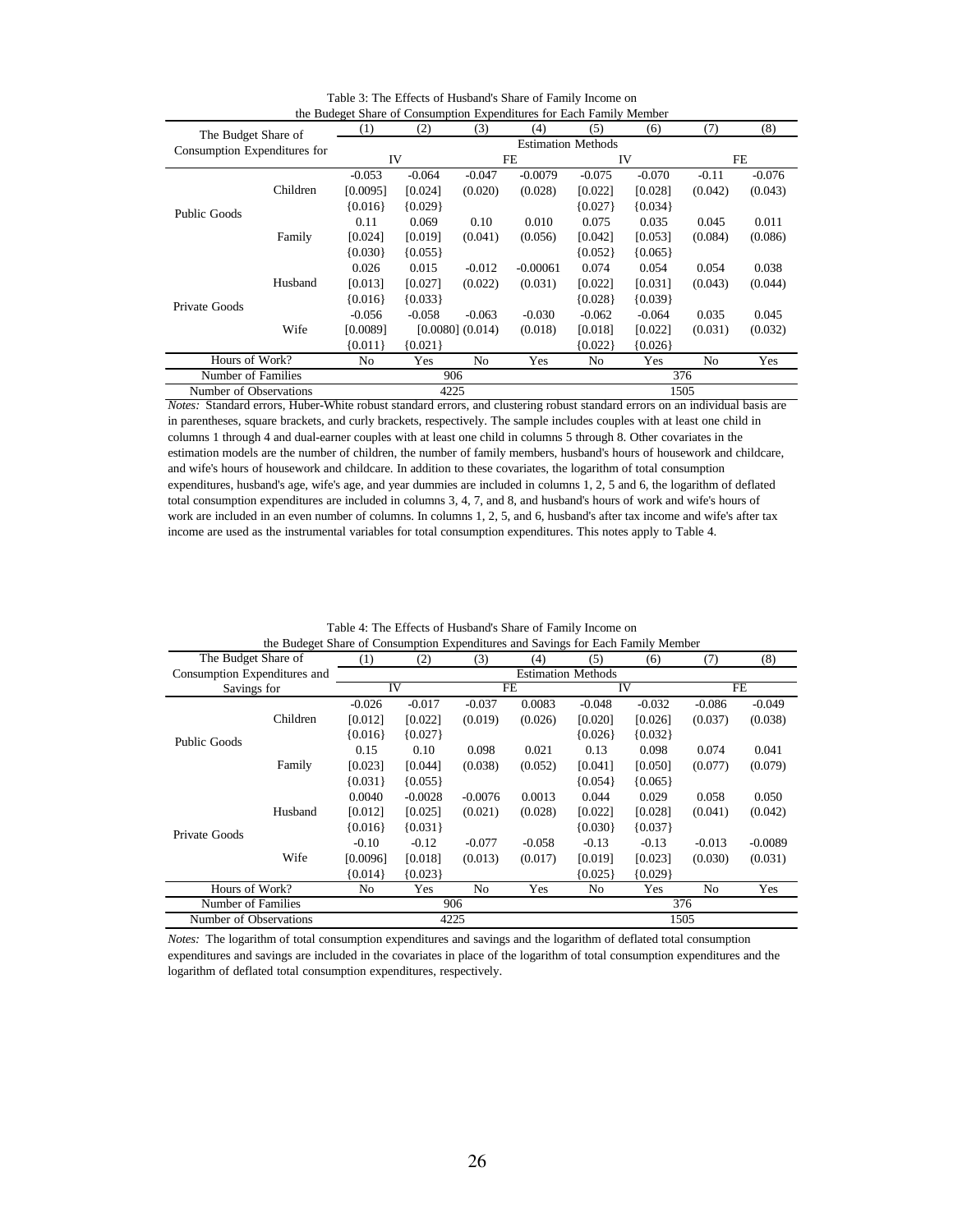Table 5: Fixed Effects Estimation: The Effects of One's Income on Consumption Expenditures

|                        |                   | $\mathbf{2}$              |                   | (4)               | 15                | (6)               |                  | 8)               |
|------------------------|-------------------|---------------------------|-------------------|-------------------|-------------------|-------------------|------------------|------------------|
|                        |                   | <b>Estimation Methods</b> |                   |                   |                   |                   |                  |                  |
|                        |                   | FE                        |                   | FD FE             |                   | FE                |                  | FD FE            |
| After Tax Income       | 0.042<br>(0.0032) | 0.037<br>(0.0037          | 0.021<br>(0.0056) | 0.019<br>(0.0056) | 0.045<br>(0.0072) | 0.042<br>(0.0079) | 0.017<br>(0.011) | 0.015<br>(0.011) |
| Hours of Work?         | No                | Yes                       | No                | Yes               | No                | Yes               | No               | Yes              |
| Number of Individuals  |                   | 1812                      |                   | 1720              |                   | 752               | 692              |                  |
| Number of Observations |                   | 8450                      |                   | 5988              | 3010              |                   | 1956             |                  |

*Notes:* Standard errors are in parentheses. The sample includes couples with at least one child in columns 1 through 4 and dual-earner couples with at least one child in columns 5 through 8. In addition to this sample selection, the sample includes only the observations that have information for at least two years in a row in columns 3, 4, 7, and 8. Other covariates in the estimation models are hours of housework and childcare and year dummies. In addition to these covariates, one's hours of work is included in an even number of columns. This notes apply to Table 6.

Table 6: Fixed Effects Estimation: The Effects of One's Income on Consumption Expenditures and Savings

|                        |          |                           |          | $\left( 4\right)$ |          | (6)      |         | $\left( 8\right)$ |  |
|------------------------|----------|---------------------------|----------|-------------------|----------|----------|---------|-------------------|--|
|                        |          | <b>Estimation Methods</b> |          |                   |          |          |         |                   |  |
|                        |          | FE                        |          | FD FE             |          | FE       |         | FD FE             |  |
| After Tax Income       | 0.048    | 0.041                     | 0.027    | 0.025             | 0.064    | 0.060    | 0.025   | 0.023             |  |
|                        | (0.0037) | (0.0044)                  | (0.0066) | (0.0066)          | (0.0085) | (0.0092) | (0.013) | (0.013)           |  |
| Hours of Work?         | No       | Yes                       | No       | Yes               | No       | Yes      | No      | Yes               |  |
| Number of Individuals  |          | 1812                      |          | 1720              |          | 752      |         | 692               |  |
| Number of Observations |          | 8450                      |          | 5988              |          | 3010     |         | 1956              |  |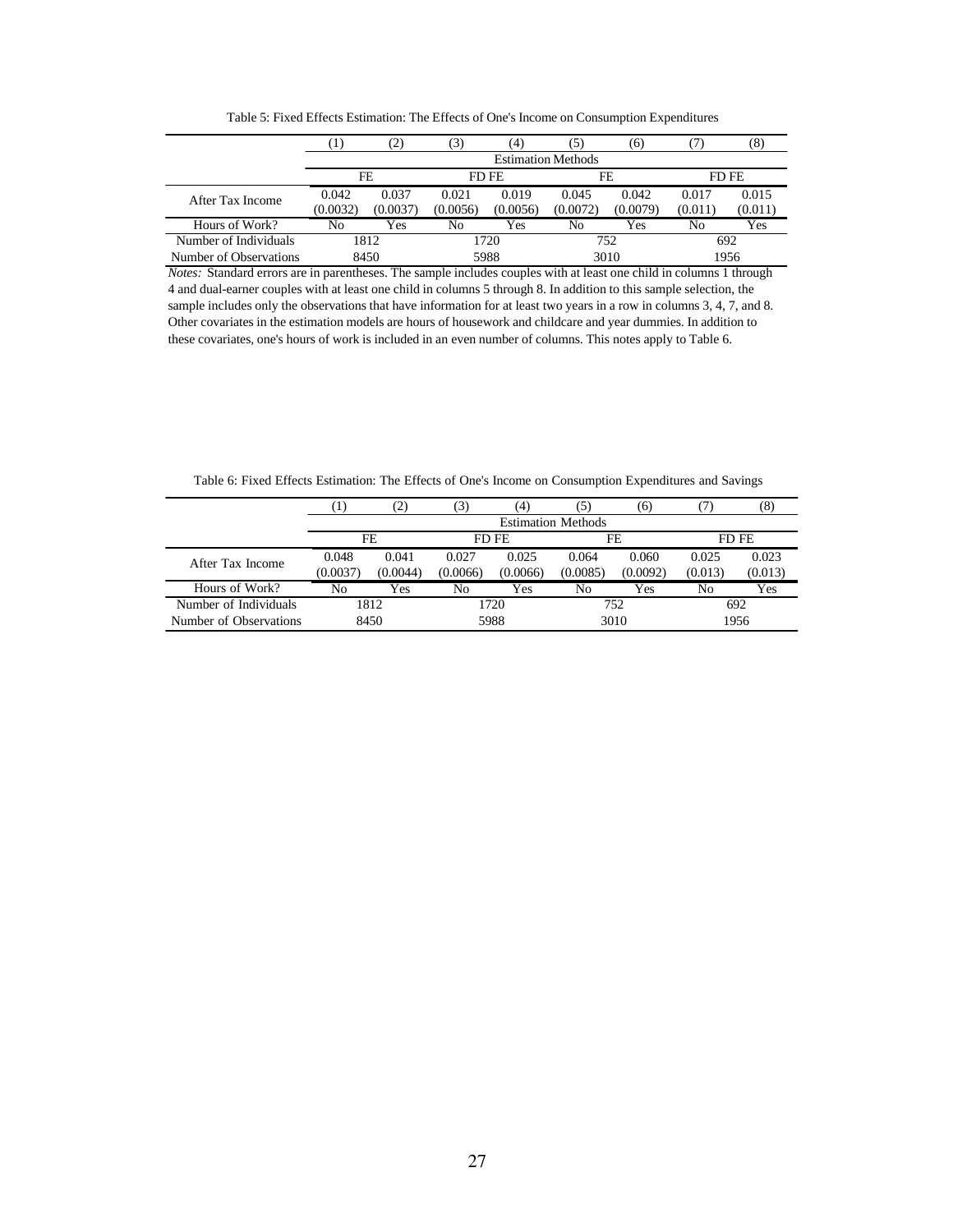| The Budget Share of Consumption  |          | (1)            | (2)       | (3)                                            | (4)       | (5)                       | (6)       | (7)       | (8)       |
|----------------------------------|----------|----------------|-----------|------------------------------------------------|-----------|---------------------------|-----------|-----------|-----------|
|                                  |          |                |           |                                                |           | <b>Estimation Methods</b> |           |           |           |
| Expenditures for                 |          |                |           | Fixed Effects Instrumental Variable Estimation |           |                           |           |           |           |
|                                  |          | $-0.46$        | $-0.58$   | $-0.37$                                        | $-0.51$   | $-0.38$                   | $-0.37$   | $-0.30$   | $-0.30$   |
|                                  | Children | (0.15)         | (0.20)    | (0.14)                                         | (0.21)    | (0.16)                    | (0.17)    | (0.18)    | (0.18)    |
|                                  |          | $[-2.77]$      | $[-2.88]$ | $[-2.33]$                                      | $-2.41$ ] | $[-1.74]$                 | $[-2.20]$ | $[-1.09]$ | [-1.67]   |
| Public Goods                     |          | 0.41           | 0.47      | 0.49                                           | 0.60      | 0.22                      | 0.20      | 0.10      | 0.096     |
|                                  | Family   | (0.28)         | (0.38)    | (0.27)                                         | (0.39)    | (0.32)                    | (0.33)    | (0.34)    | (0.30)    |
|                                  |          | [1.44]         | [1.22]    | [1.80]                                         | [1.52]    | [0.56]                    | [0.59]    | [0.17]    | $[-0.29]$ |
|                                  |          | $-0.060$       | $-0.071$  | $-0.048$                                       | $-0.059$  | 0.094                     | 0.092     | 0.23      | 0.24      |
|                                  | Husband  | (0.15)         | (0.21)    | (0.15)                                         | (0.21)    | (0.16)                    | (0.17)    | (0.18)    | (0.19)    |
|                                  |          | [-0.40]        | [-0.34]   | $[-0.32]$                                      | [-0.28]   | [0.26]                    | [0.33]    | [1.01]    | [1.10]    |
| Private Goods                    |          | 0.12           | 0.19      | 0.037                                          | 0.11      | 0.21                      | 0.22      | 0.18      | 0.19      |
|                                  | Wife     | (0.096)        | (0.12)    | (0.095)                                        | (0.13)    | (0.12)                    | (0.12)    | (0.13)    | (0.13)    |
|                                  |          | $[-1.20]$      | $[1.62]$  | [0.46]                                         | [0.88]    | [1.50]                    | [1.51]    | [1.14]    | [1.07]    |
| Hours of Work?                   |          | N <sub>o</sub> | Yes       | No                                             | Yes       | No                        | Yes       | No.       | Yes       |
| Number of Instrumental Variables |          |                |           |                                                | 2         | 2                         |           |           |           |
| Number of Families               |          |                |           | 906                                            |           |                           |           | 376       |           |
| Number of Observations           |          |                |           | 4225                                           |           |                           |           | 1505      |           |

Table 7: Fixed Effects Instrumental Variable Estimation: The Budeget Share of Consumption Expenditures for Each Family Member

*Notes:* Standard errors are in parentheses, and Hausman statistics are in square brackets. Hausman statistic can be computed as  $\hat{\beta}_{\text{FEN}}$   $\hat{\beta}_{\text{FEN}}$  / {[se( $\hat{\beta}_{\text{FEN}}$ ]  $\frac{2}{\text{[sc(S) E]}}$   $\frac{2}{\text{[sc(S) E]}}$  The Hausman t statistic has an asymptotic standard normal distribution. The sample includes couples with at least one child in columns 1 through 4 and dual-earner couples with at least one child in columns 5 through 8. Other covariates in the estimation models are the number of children, the number of family members, husband's hours of housework and childcare, and wife's hours of housework and childcare, and the logarithm of deflated total consumption expenditures. Additionally, husband's hours of work and wife's hours of work are included in an even number of columns. In columns 1, 2, 5, and 6, husband's share of the amount of income tax in the family is used as the instrumental variable for husband's share of family income. In columns 3, 4, 7, and 8, husband's share of the amount of income tax in the family and the amount of family income tax are used as the instrumental variables for husband's share of family income and the logarithm of deflated total consumption expenditures. This notes apply to Table 8.

|                                     |          |                |                           |                | The Budeget Share of Consumption Expenditures and Savings |                |           |                |           |  |  |
|-------------------------------------|----------|----------------|---------------------------|----------------|-----------------------------------------------------------|----------------|-----------|----------------|-----------|--|--|
| The Budget Share of Consumption     |          | (1)            | (2)                       | (3)            | (4)                                                       | (5)            | (6)       | (7)            | (8)       |  |  |
| <b>Expenditures and Savings for</b> |          |                | <b>Estimation Methods</b> |                |                                                           |                |           |                |           |  |  |
|                                     |          |                |                           |                | Fixed Effects Instrumental Variable Estimation            |                |           |                |           |  |  |
|                                     |          | $-0.34$        | $-0.44$                   | $-0.36$        | $-0.48$                                                   | $-0.15$        | $-0.13$   | $-0.12$        | $-0.11$   |  |  |
|                                     | Children | (0.14)         | (0.18)                    | (0.13)         | (0.18)                                                    | (0.14)         | (0.15)    | (0.14)         | (0.15)    |  |  |
| Public Goods                        |          | $[-2.18]$      | $[-2.00]$                 | $[-2.51]$      | $[-2.22]$                                                 | $[-0.47]$      | $[-0.56]$ | $[-0.25]$      | [-0.42]   |  |  |
|                                     |          | 0.30           | 0.33                      | 0.30           | 0.35                                                      | $-0.037$       | $-0.069$  | $-0.21$        | $-0.23$   |  |  |
|                                     | Family   | (0.26)         | (0.35)                    | (0.24)         | (0.33)                                                    | (0.29)         | (0.31)    | (0.31)         | (0.31)    |  |  |
|                                     |          | $[-0.79]$      | [0.89]                    | [0.85]         | [1.01]                                                    | $[-0.40]$      | $[-0.37]$ | $[-0.95]$      | $[-0.90]$ |  |  |
|                                     |          | 0.048          | 0.074                     | 0.11           | 0.15                                                      | 0.20           | 0.21      | 0.35           | 0.36      |  |  |
|                                     | Husband  | (0.14)         | (0.19)                    | (0.13)         | (0.19)                                                    | (0.15)         | (0.16)    | (0.17)         | (0.18)    |  |  |
|                                     |          | [0.40]         | [0.39]                    | [0.92]         | [0.79]                                                    | [0.98]         | [1.04]    | [1.76]         | [1.77]    |  |  |
| Private Goods                       |          | $-0.019$       | 0.010                     | 0.0099         | 0.050                                                     | 0.060          | 0.071     | 0.14           | 0.14      |  |  |
|                                     | Wife     | (0.089)        | (0.12)                    | (0.083)        | (0.12)                                                    | (0.12)         | (0.12)    | (0.13)         | (0.12)    |  |  |
|                                     |          | 1.091          | $-0.401$                  | [1.06]         | [-0.067]                                                  | [0.63]         | [0.69]    | [1.21]         | [1.28]    |  |  |
| Hours of Work?                      |          | N <sub>0</sub> | Yes                       | N <sub>0</sub> | Yes                                                       | N <sub>o</sub> | Yes       | N <sub>o</sub> | Yes       |  |  |
| Number of Instrumental Variables    |          | 2<br>2         |                           |                |                                                           |                |           |                |           |  |  |
| Number of Families                  |          |                |                           | 906            |                                                           |                |           | 376            |           |  |  |
| Number of Observations              |          |                |                           | 4225           |                                                           |                |           | 1505           |           |  |  |

Table 8: Fixed Effects Instrumental Variable Estimation:

*Notes:* The logarithm of deflated total consumption expenditures and savings are included in the covariates in place of the logarithm of total deflated consumption expenditures.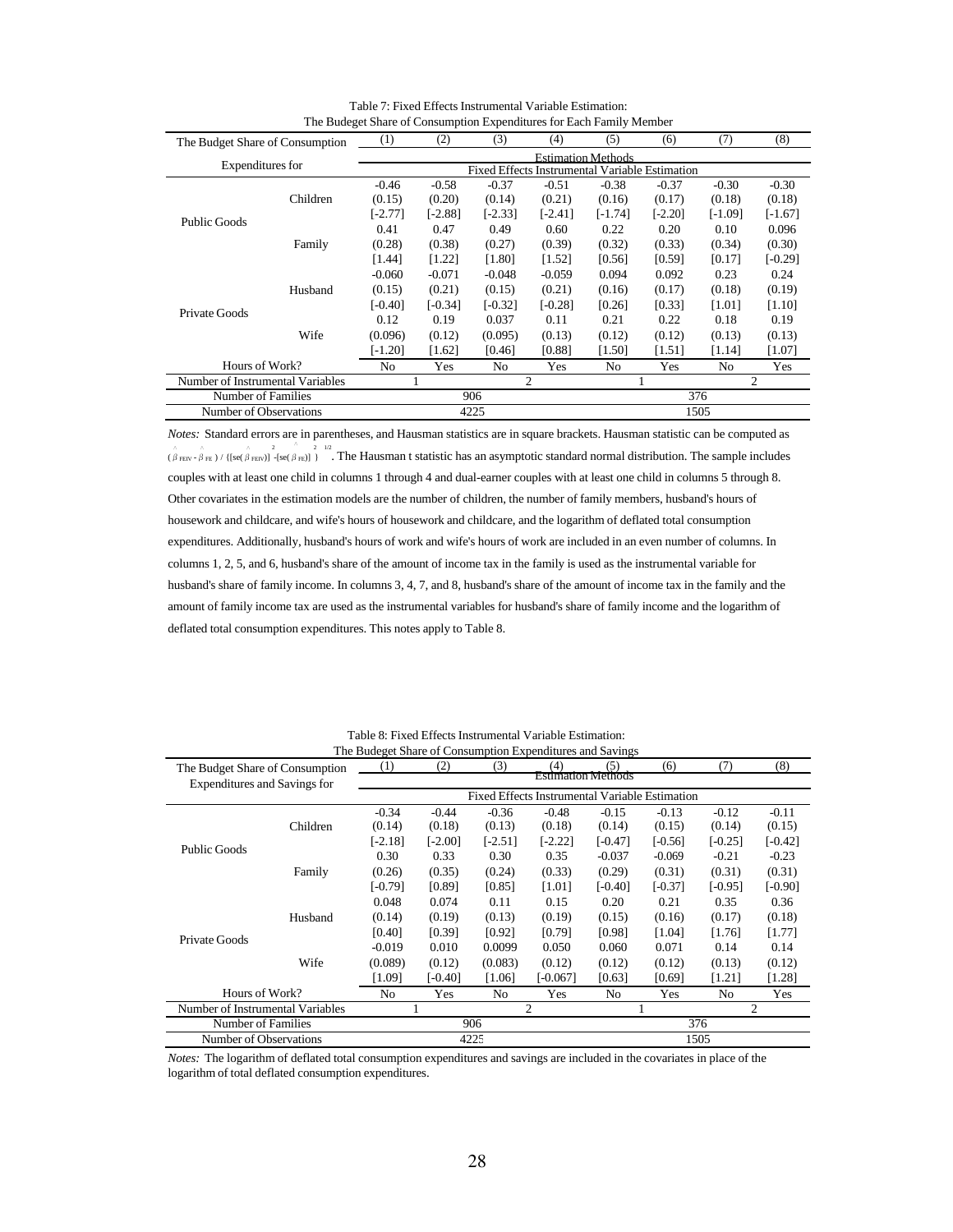|                            |          |                      | 3)       | '41                       |
|----------------------------|----------|----------------------|----------|---------------------------|
| Instrumental Variables     |          | In(Total Consumption |          | In(Total Consumption      |
|                            |          | Expenditures)        |          | Expenditures and Savings) |
| Husband's After Tax Income | 0.011    | 0.0038               | 0.012    | 0.0042                    |
|                            | (0.0021) | (0.0035)             | (0.0024) | (0.0044)                  |
| Wife's After Tax Income    | 0.023    | 0.036                | 0.027    | 0.041                     |
|                            | (0.0039) | (0.0066)             | (0.0040) | (0.0078)                  |
| <b>F</b> statistic         | 61.6     | 61.7                 | 76.8     | 71.2                      |
|                            | [0.00]   | [0.00]               | [0.00]   | [0.00]                    |
| Number of Families         | 906      | 376                  | 906      | 376                       |
| Number of Observations     | 4225     | 1505                 | 4225     | 1505                      |

Table A1: First Stage Regressions in the Instrumental Variable Estimation

*Notes:* Huber-White standard errors are in parentheses, and p-values are in square brackets. The sample includes couples with at least one child in columns 1 and 3 and dual-earner couples with at least one child in columns 2 and 4. F statistic is a test statistic under the null hypothesis that the coefficients of the two instrumental variables are zero. Other covariates in the estimation models are the number of children, the number of family members, husband's hours of housework and childcare, wife's hours of housework and childcare, husband's hours of work, wife's hours of work, husband's age, wife's age, and year dummies.

|                         |                           | (2, 2)        | (3)      | (4)            | (5)                         | (6)          |  |
|-------------------------|---------------------------|---------------|----------|----------------|-----------------------------|--------------|--|
| Instrumental Variables  | Husband's Share of Family |               |          | In(Consumption | In(Consumption Expenditures |              |  |
|                         |                           | <b>Income</b> |          | Expenditures)  |                             | and Savings) |  |
| Husband's Share of the  | $-0.078$                  | $-0.14$       | 0.15     | 0.25           | 0.069                       | 0.16         |  |
| Amount of Family Income | (0.0091)                  | (0.016)       | (0.055)  | (0.085)        | (0.046)                     | (0.071)      |  |
| Amount of Family Income | $-0.012$                  | $-0.032$      | $-0.062$ | $-0.19$        | $-0.044$                    | $-0.15$      |  |
| Tax                     | (0.0037)                  | (0.011)       | (0.022)  | (0.060)        | (0.019)                     | (0.50)       |  |
| <b>F</b> statistic      | 43.1                      | 45.4          | 7.10     | 8.65           | 3.72                        | 6.24         |  |
|                         | [0.00]                    | [0.00]        | [0.00]   | [0.00]         | [0.02]                      | [0.00]       |  |
| Number of Families      | 906                       | 376           | 906      | 376            | 906                         | 376          |  |
| Number of Observations  | 4225                      | 1505          | 4225     | 1505           | 4225                        | 1505         |  |

Table A2: First Stage Regressions in the Fixed Effects Instrumental Variable Estimation

*Notes:* Standard errors are in parentheses, and p-values are in square brackets. The sample includes couples with at least one child in an odd number of columns and dual-earner couples with at least one child in an even number of columns. F statistic is a test statistic under the null hypothesis that the coefficients of two instrumental variables are zero. Other covariates in the estimation models are the number of children, the number of family members, husband's hours of housework and childcare, wife's hours of housework and childcare, husband's hours of work, and wife's hours of work.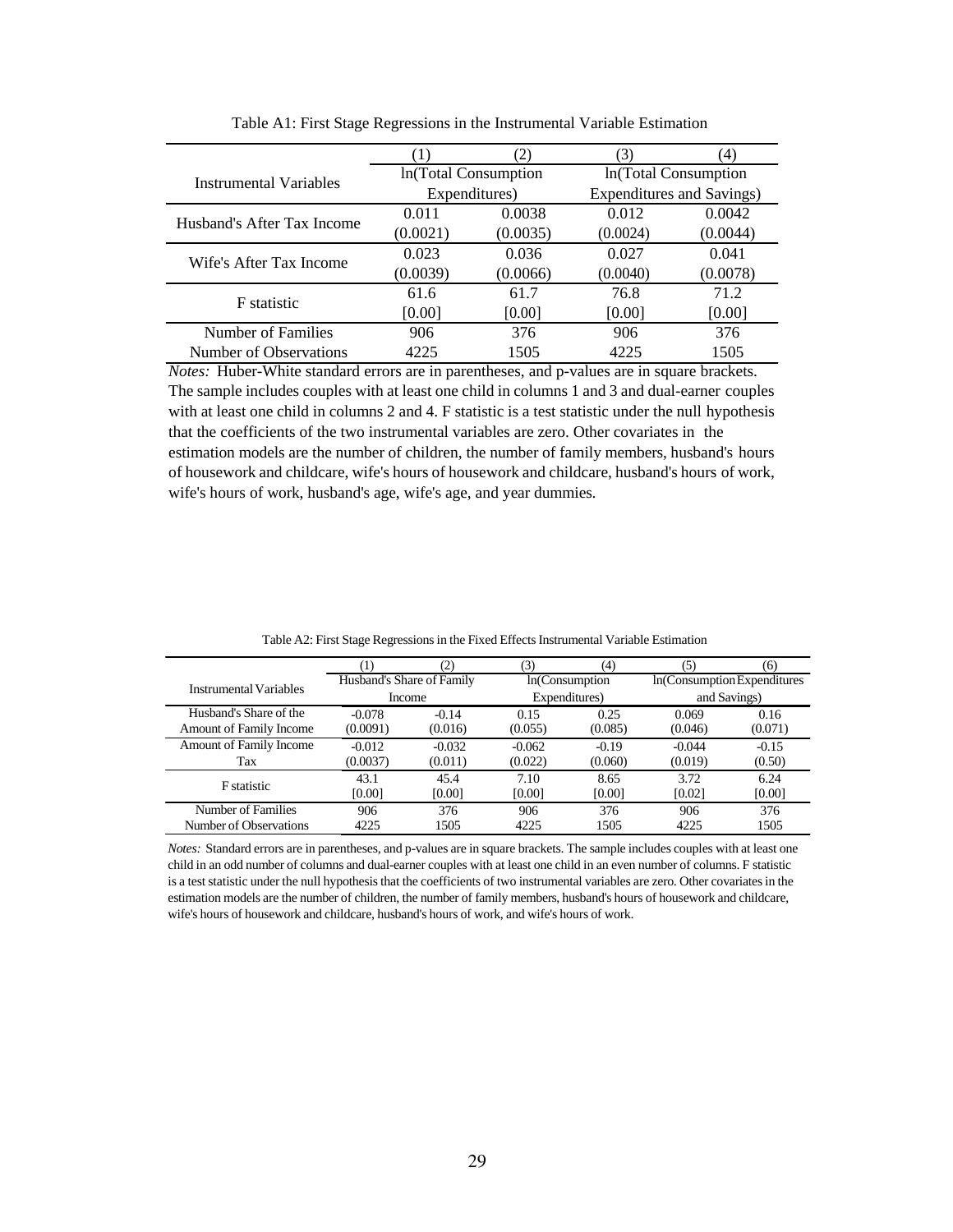|                                              | <b>Consumption Expenditures for Each Family Member</b> |         |             |               |              |           |                        |          |  |  |  |
|----------------------------------------------|--------------------------------------------------------|---------|-------------|---------------|--------------|-----------|------------------------|----------|--|--|--|
|                                              | $^{(1)}$                                               | (2)     | (3)         | (4)           | (5)          | (6)       | (7)                    | (8)      |  |  |  |
|                                              |                                                        |         | Consumption |               |              |           | Consumption and Saving |          |  |  |  |
|                                              | Public Goods                                           |         |             | Private Goods | Public Goods |           | Private Goods          |          |  |  |  |
| Instrumental Variables                       | Children                                               | Family  | Husband     | Wife          | Children     | Family    | Husband                | Wife     |  |  |  |
| Husband's Share of Family                    | $-0.047$                                               | 0.10    | $-0.012$    | $-0.063$      | $-0.11$      | 0.045     | 0.054                  | 0.035    |  |  |  |
| Income                                       | (0.020)                                                | (0.041) | (0.022)     | (0.014)       | (0.042)      | (0.084)   | (0.043)                | (0.031)  |  |  |  |
| In(Total Consumption                         | $-0.035$                                               | 0.011   | $-0.019$    | 0.0079        | $-0.041$     | $-0.0078$ | $-0.011$               | 0.028    |  |  |  |
| Expenditures)                                | (0.0057)                                               | (0.011) | (0.0062)    | (0.0037)      | (0.0099)     | (0.020)   | (0.010)                | (0.0074) |  |  |  |
| Husband's hours of housework                 | 0.33                                                   | 0.27    | $-0.29$     | $-0.11$       | 0.76         | $-0.068$  | $-0.88$                | 0.30     |  |  |  |
| and childcare                                | (0.23)                                                 | (0.45)  | (0.25)      | (0.15)        | (0.42)       | (0.83)    | (0.43)                 | (0.32)   |  |  |  |
| Wife's hours of housework                    | $-0.28$                                                | 0.024   | 0.23        | $-0.050$      | 0.0017       | $-0.76$   | 0.71                   | $-0.12$  |  |  |  |
| and childcare                                | (0.087)                                                | (0.17)  | (0.094)     | (0.057)       | (0.22)       | (0.44)    | (0.23)                 | (0.17)   |  |  |  |
| Number of Families<br>Number of Observations |                                                        |         | 906<br>4225 |               |              |           | 376<br>1506            |          |  |  |  |
|                                              |                                                        |         |             |               |              |           |                        |          |  |  |  |

Table A3: Fixed Effects Estimation: The Effects of Husband's Share of Family Income on

*Notes:* Standard errors are in parentheses. The sample includes couples with at least one child in columns 1 through 4 and dual-earner couples with at least one child in columns 5 through 8. The specification of the estimation models is the same as that in columns 3 and 7 in Table 3. The estimated coefficients of husband's and wife's hours of housework and childcare multiplied by 1000 are reported. The standard errors of the estimated coefficients of husband's and wife's hours of housework and childcare are also mulplied by 1000. This notes apply to Table A5.

|                                              |                     | Consumption Expenditures and Savings for Each Family Member |               |          |                     |            |             |               |  |
|----------------------------------------------|---------------------|-------------------------------------------------------------|---------------|----------|---------------------|------------|-------------|---------------|--|
|                                              | 1)                  | (2)                                                         | (3)           | (4)      | (5)                 | (6)        | (7)         | (8)           |  |
|                                              | <b>Public Goods</b> |                                                             | Private Goods |          | <b>Public Goods</b> |            |             | Private Goods |  |
| Instrumental Variables                       | Children            | Family                                                      | Husband       | Wife     | Children            | Family     | Husband     | Wife          |  |
| Husband's Share of Family                    | $-0.037$            | 0.098                                                       | $-0.0076$     | $-0.077$ | $-0.086$            | 0.074      | 0.058       | $-0.013$      |  |
| Income                                       | (0.019)             | (0.038)                                                     | (0.021)       | (0.013)  | (0.037)             | (0.077)    | (0.041)     | (0.030)       |  |
| In(Total Consumption                         | $-0.036$            | 0.029                                                       | $-0.026$      | 0.0024   | $-0.041$            | $-0.00032$ | $-0.012$    | 0.019         |  |
| Expenditures and Savings)                    | (0.0052)            | (0.010)                                                     | (0.0056)      | (0.0036) | (0.0087)            | (0.018)    | (0.0095)    | (0.0072)      |  |
| Husband's hours of housework                 | 0.067               | 0.055                                                       | 0.062         | 0.068    | 0.48                | $-0.40$    | $-0.55$     | 0.47          |  |
| and childcare                                | (0.21)              | (0.42)                                                      | (0.23)        | (0.14)   | (0.37)              | (0.77)     | (0.41)      | (0.31)        |  |
| Wife's hours of housework                    | $-0.17$             | 0.037                                                       | 0.11          | $-0.049$ | 0.042               | $-0.40$    | 0.39        | $-0.15$       |  |
| and childcare                                | (0.080)             | (0.16)                                                      | (0.086)       | (0.054)  | (0.20)              | (0.40)     | (0.21)      | (0.16)        |  |
| Number of Families<br>Number of Observations |                     |                                                             | 906<br>4225   |          |                     |            | 376<br>1506 |               |  |

Table A4: Fixed Effects Estimation: The Effects of Husband's Share of Family Income on<br>Consumption Expenditures and Savings for Each Family Mamber Consumption Expenditures and Savings for Each Family Me

*Notes:* The specification of the estimation models is the same as that in columns 3 and 7 in Table 4.